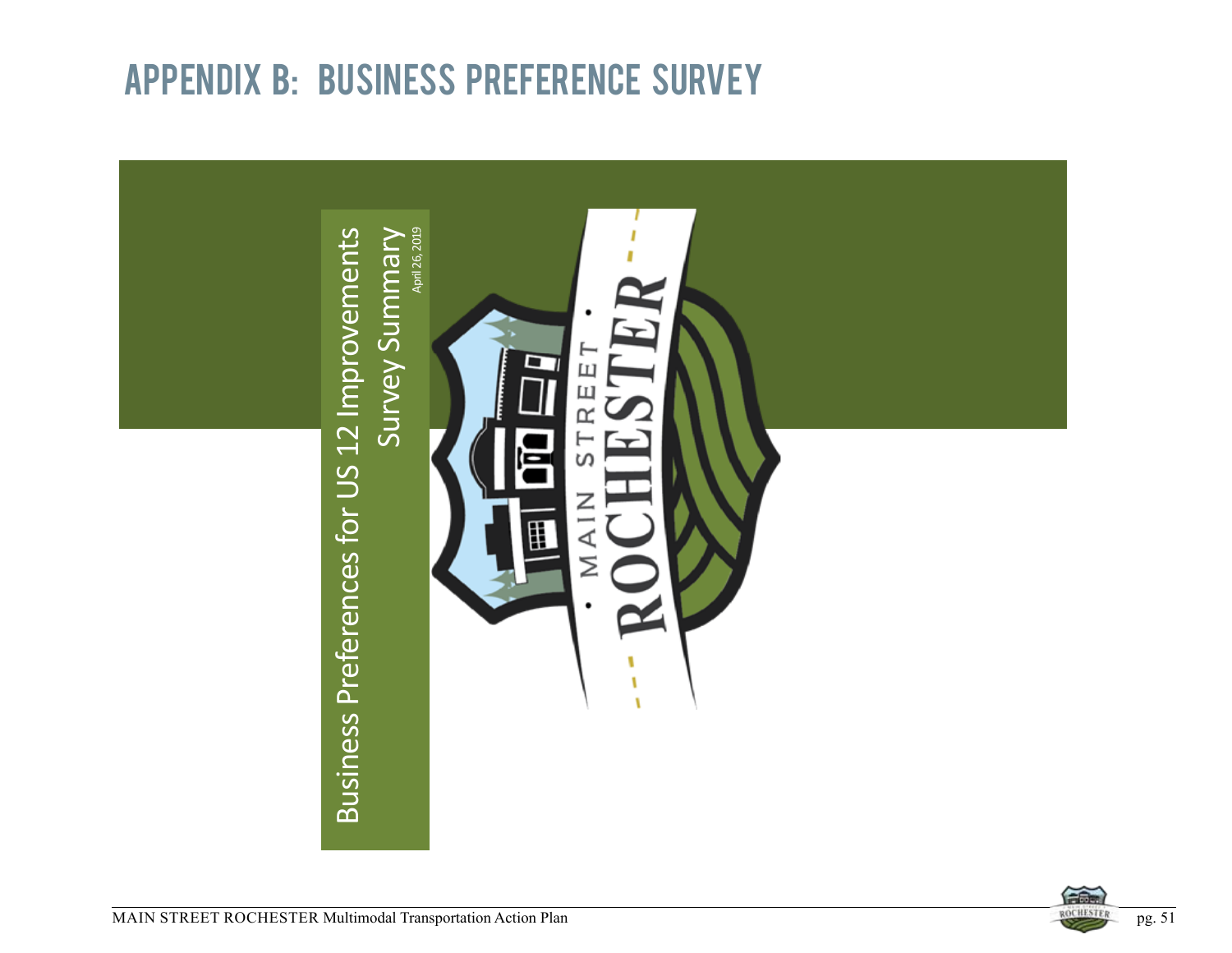

- 
- 
- 
- 
- 

2. **However, and the state of the state of the state of the state of the state of the state of the state of the state of the state of the state of the state of the state of the state of the state of the state of the sta**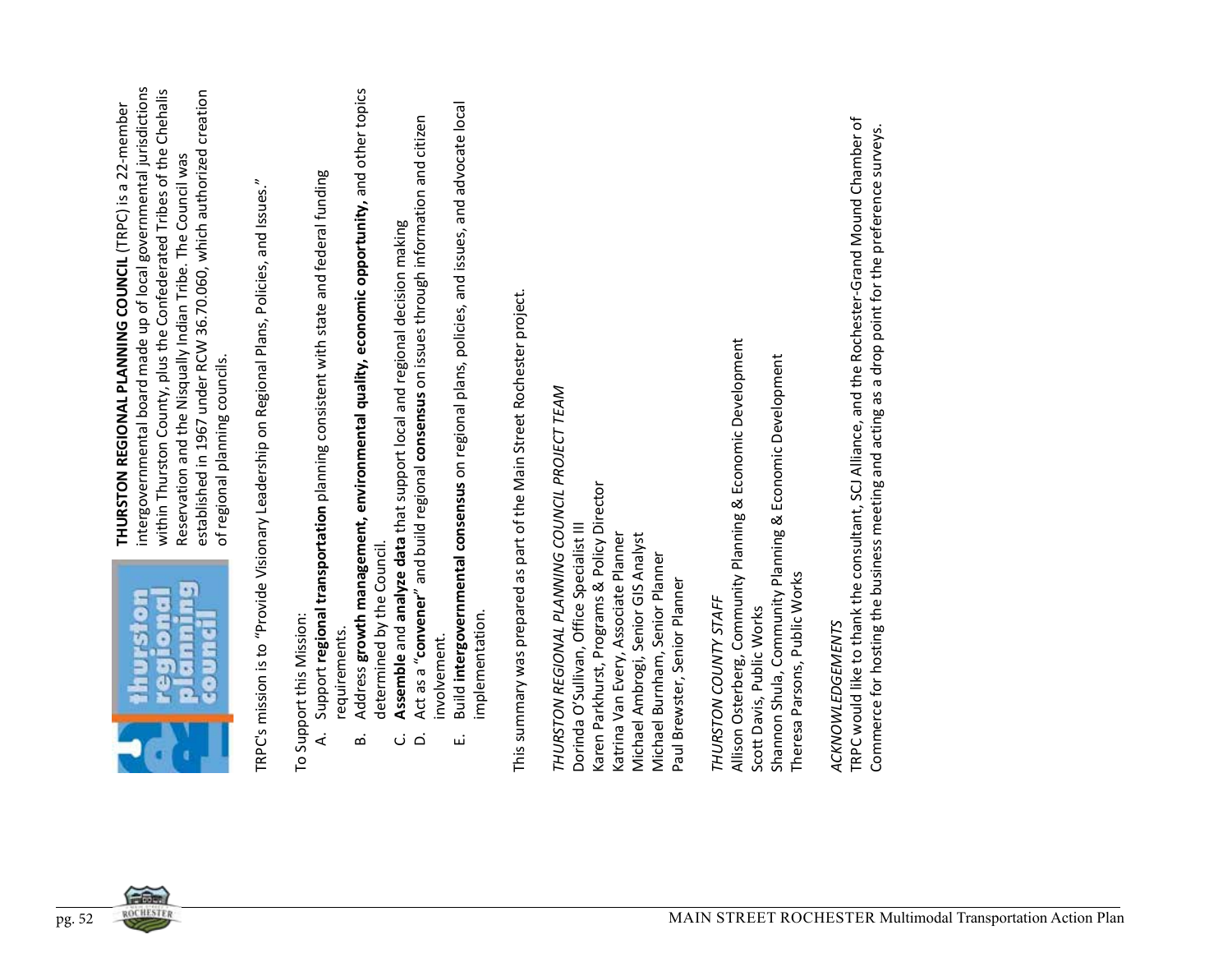# Contents<br>
<sub>n-1</sub>



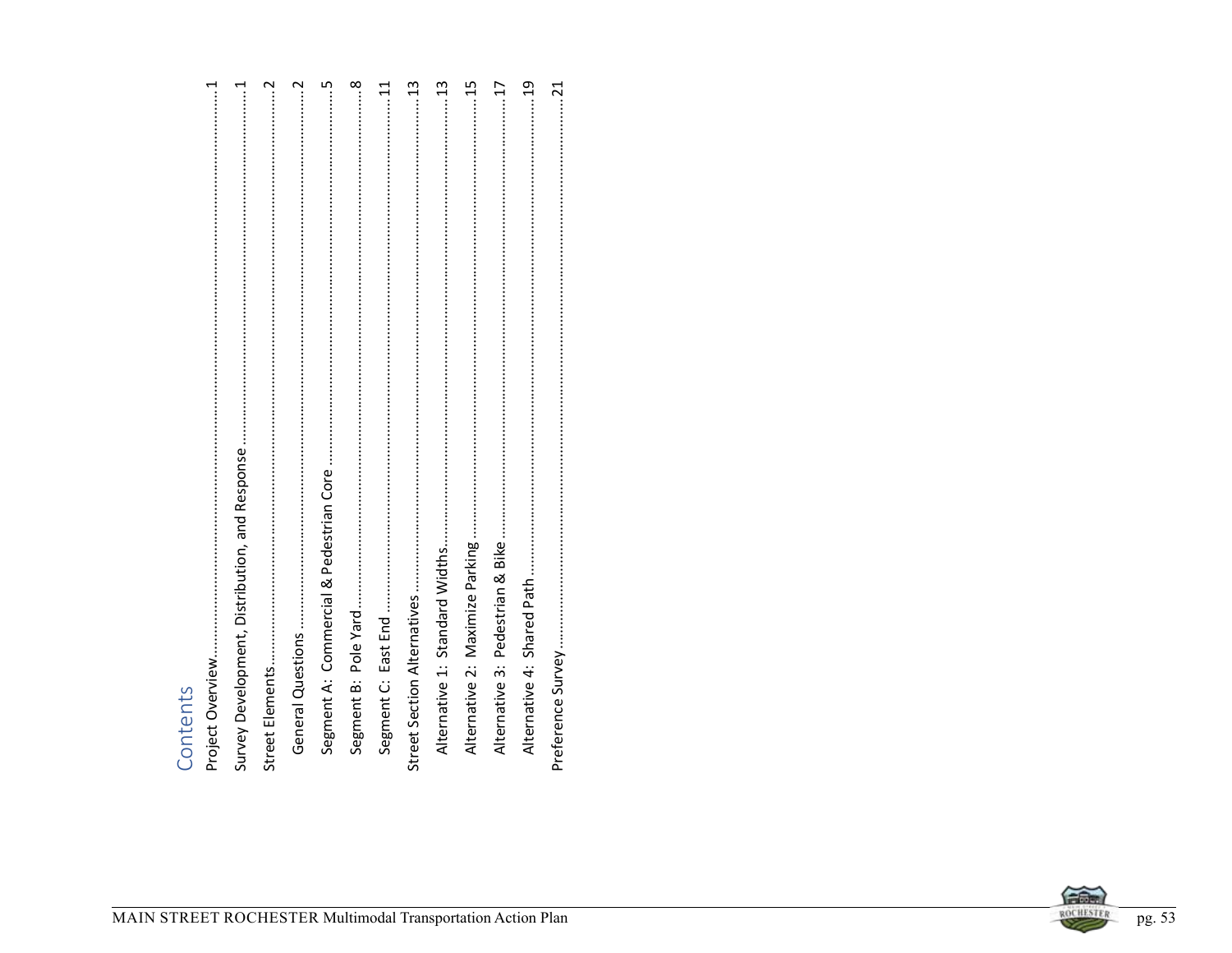$F \cup \langle \nabla \psi \rangle \langle \nabla \psi \rangle$  (i.e. the state of the state of the state of the state of the state of the state of the state of the state of the state of the state of the state of the state of the state of the state of the sta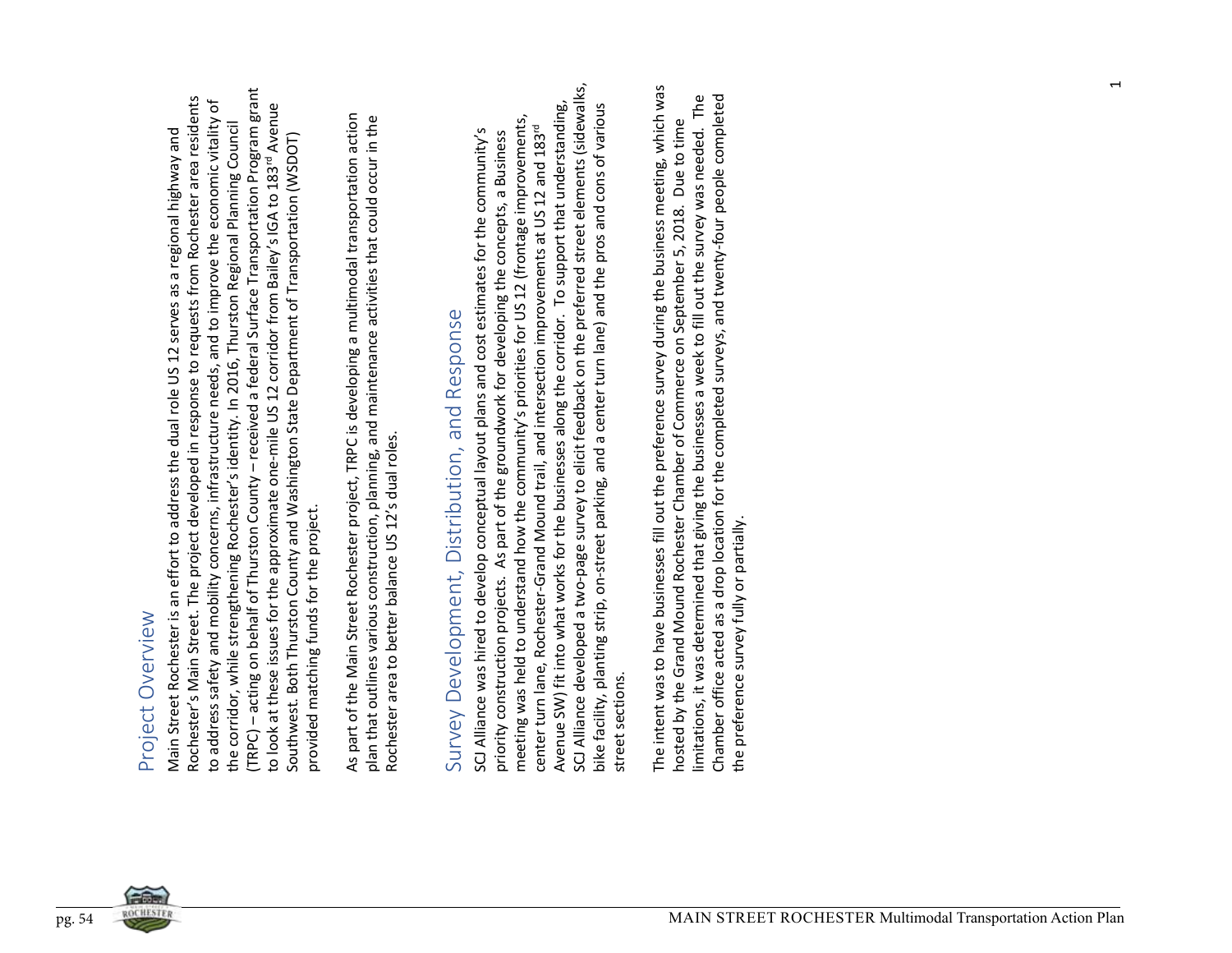

|                                         |                          |                         |              | % of Total | Responses | 84.2%         | 15,8% |
|-----------------------------------------|--------------------------|-------------------------|--------------|------------|-----------|---------------|-------|
|                                         |                          | $\overline{c}$          | ما           | Count      |           | $\frac{6}{1}$ |       |
| Do you agree with the end points of the | segments as shown above? | <b>Total Responses:</b> | No Response: |            | Response  | Yes           | ž     |

|                         | and/or welcome signs as you enter and exit |            |
|-------------------------|--------------------------------------------|------------|
| town?                   |                                            |            |
| <b>Total Responses:</b> | 23                                         |            |
| No Response:            |                                            |            |
|                         |                                            | % of Total |
| Response                | Count                                      | Responses  |
| Yes                     | 21                                         | 91.3%      |
| å                       |                                            | 8.7%       |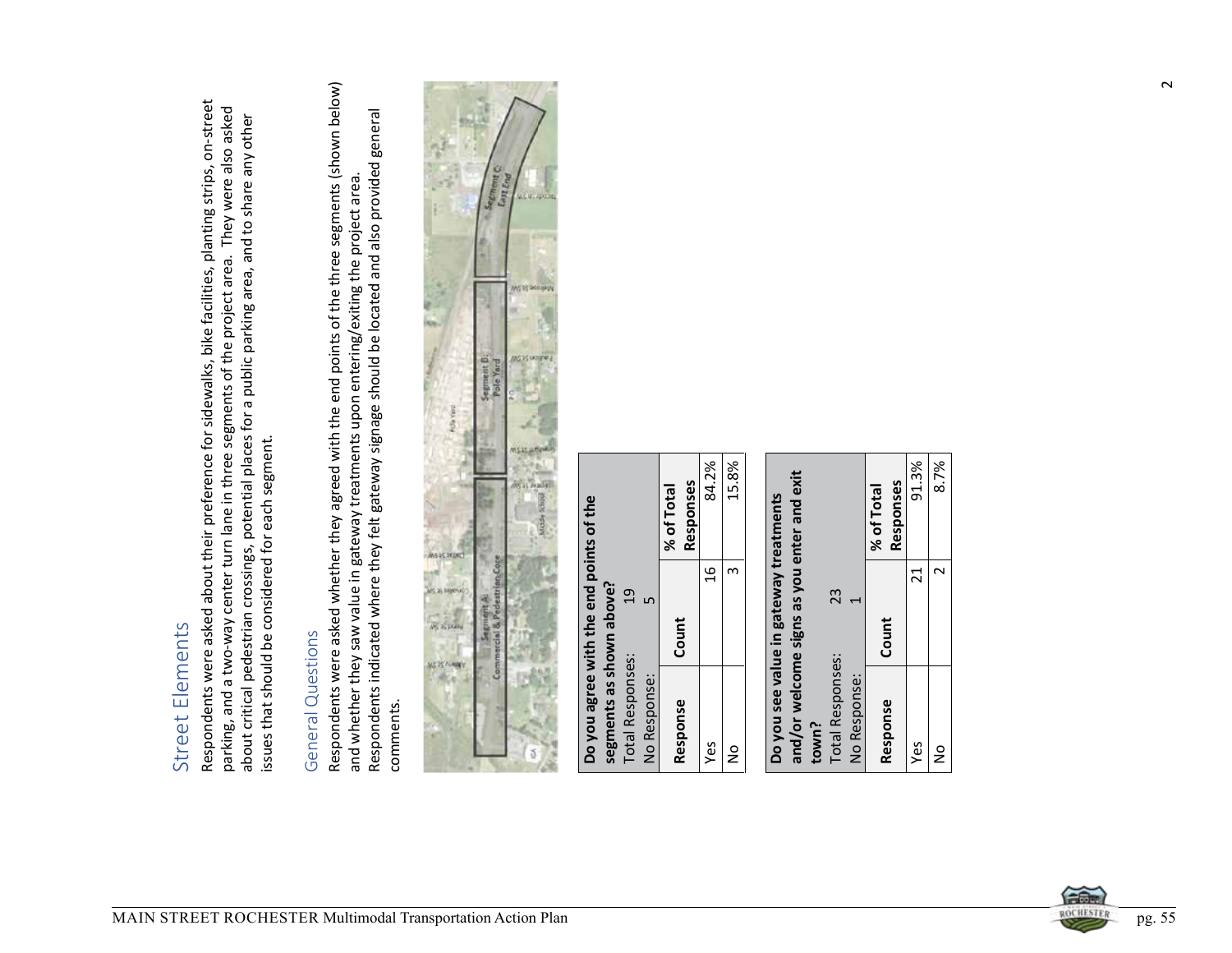|                                                                                            | Responses<br>% of Total | 10.0%                    | 10.0%                    | 10.0%                    | 10.0%                    | 10.0%                    | 30.0%       | 60.0%            |                                                                                                       |                                     |                                                                                   |                                                                                     |                                                                                                     |                                                                                                                                                                                      |                                                                                                      |                                                               |                                                                                                     |                                                                                                                                                                                                   |                                                                                             |                                                                                               |                                                                                         |                                                   |                                                                                                    |          |                                                                                                                                                                                          |                                                                                                    |                                                                                                |                                                            | They take up too much                                                      |                                                                                  |                                                                                                                                  |                 |                                                         |                                                                |
|--------------------------------------------------------------------------------------------|-------------------------|--------------------------|--------------------------|--------------------------|--------------------------|--------------------------|-------------|------------------|-------------------------------------------------------------------------------------------------------|-------------------------------------|-----------------------------------------------------------------------------------|-------------------------------------------------------------------------------------|-----------------------------------------------------------------------------------------------------|--------------------------------------------------------------------------------------------------------------------------------------------------------------------------------------|------------------------------------------------------------------------------------------------------|---------------------------------------------------------------|-----------------------------------------------------------------------------------------------------|---------------------------------------------------------------------------------------------------------------------------------------------------------------------------------------------------|---------------------------------------------------------------------------------------------|-----------------------------------------------------------------------------------------------|-----------------------------------------------------------------------------------------|---------------------------------------------------|----------------------------------------------------------------------------------------------------|----------|------------------------------------------------------------------------------------------------------------------------------------------------------------------------------------------|----------------------------------------------------------------------------------------------------|------------------------------------------------------------------------------------------------|------------------------------------------------------------|----------------------------------------------------------------------------|----------------------------------------------------------------------------------|----------------------------------------------------------------------------------------------------------------------------------|-----------------|---------------------------------------------------------|----------------------------------------------------------------|
|                                                                                            | Count                   | $\overline{\phantom{0}}$ | $\overline{\phantom{0}}$ | $\overline{\phantom{0}}$ | $\overline{\phantom{0}}$ | $\overline{\phantom{0}}$ | $\omega$    | $\mathbf \omega$ |                                                                                                       |                                     |                                                                                   |                                                                                     |                                                                                                     |                                                                                                                                                                                      |                                                                                                      |                                                               |                                                                                                     |                                                                                                                                                                                                   |                                                                                             |                                                                                               |                                                                                         |                                                   |                                                                                                    |          |                                                                                                                                                                                          |                                                                                                    |                                                                                                |                                                            |                                                                            |                                                                                  | Pole yard entrance/exit is unsafe                                                                                                |                 |                                                         |                                                                |
| Indicated Gateway Signage Locations<br>10<br>14<br><b>Total Responses:</b><br>No Response: | Response                | Mini-Storage             | Country Corner Market    | Albany Street            | Gresham Street           | Paulson Street           | Fruit Stand | 183rd Ave SW     | Share any other general ideas, issues, or comments here:<br>$\frac{8}{18}$<br><b>Total Responses:</b> | $\circ$<br>No Response:<br>Response | A signage plan has bee in the planning stages thru the local chamber of commerce. | Hilt Street & Denmark Street are dangerous turns off Hwy 12 at high traffic speeds. | A. Reduce speed limit to 25 mph starting before Denmark or put a traffic light at Denmark. Too many | accidents @ Denmark and other side roads entering. B. Forstrom Rd - too many accidents, no view to<br>safely enter Hwy 12 from Forstrom Rd. 25 mph until at least after Forstrom Rd. | As for ped. crossing - to get driver attention, install the flashing signs that are activated by the | pedestrian wanting to cross (seen on Auto Mall Dr. in W. Oly) | Because of the highway 12 right of way width, I realize options are more limited than in many other | places - but I would choose trees/vegetation/breadth of view over signs/turn lanes. Towns that have<br>incorporated walkways with vegetation (south Bend, Pullman) have much more pull for people | pedestrian gatherings than vehicle gatherings: enhances heath & interaction over drive-bys. | Gateway Pro - traffic calming, but people already slow down pretty good. Con - cost up front, | How about an overhead pedestrian walkway for our middle school students?<br>maintenance | How to clean up the corridor? Of 183rd and Hwy 12 | Incorporate decorative fixtures/fluted poles to light sidewalks - NOT 20-30' poles with long arms. | Lighting | Need street lights! Bike trail off Hwy 12 but with access to hwy. Is there room (w/ right of way) to<br>Lighting throughout must be a priority. Bike path should be set back off Hwy 12. | even have street parking and or sidewalks. Hard to choice when road survey for space is just being | done. It would have been better for the survey to state what could be done with space we have! | Put up more lighting in downtown area along all 3 segments | Sidewalks to extend to new mini storage/mocha stand. Please no bike paths. | room, are rarely used, & bikes that do use still use roads at their convenience. | Speed needs to be lowered. Parking is difficult for incoming and outgoing onto hwy. Sidewalks<br>needed for children and safety. | Street lighting | The American Legion would like a sign as you enter town | The approach signs that encourage volunteer "speed decreasing" |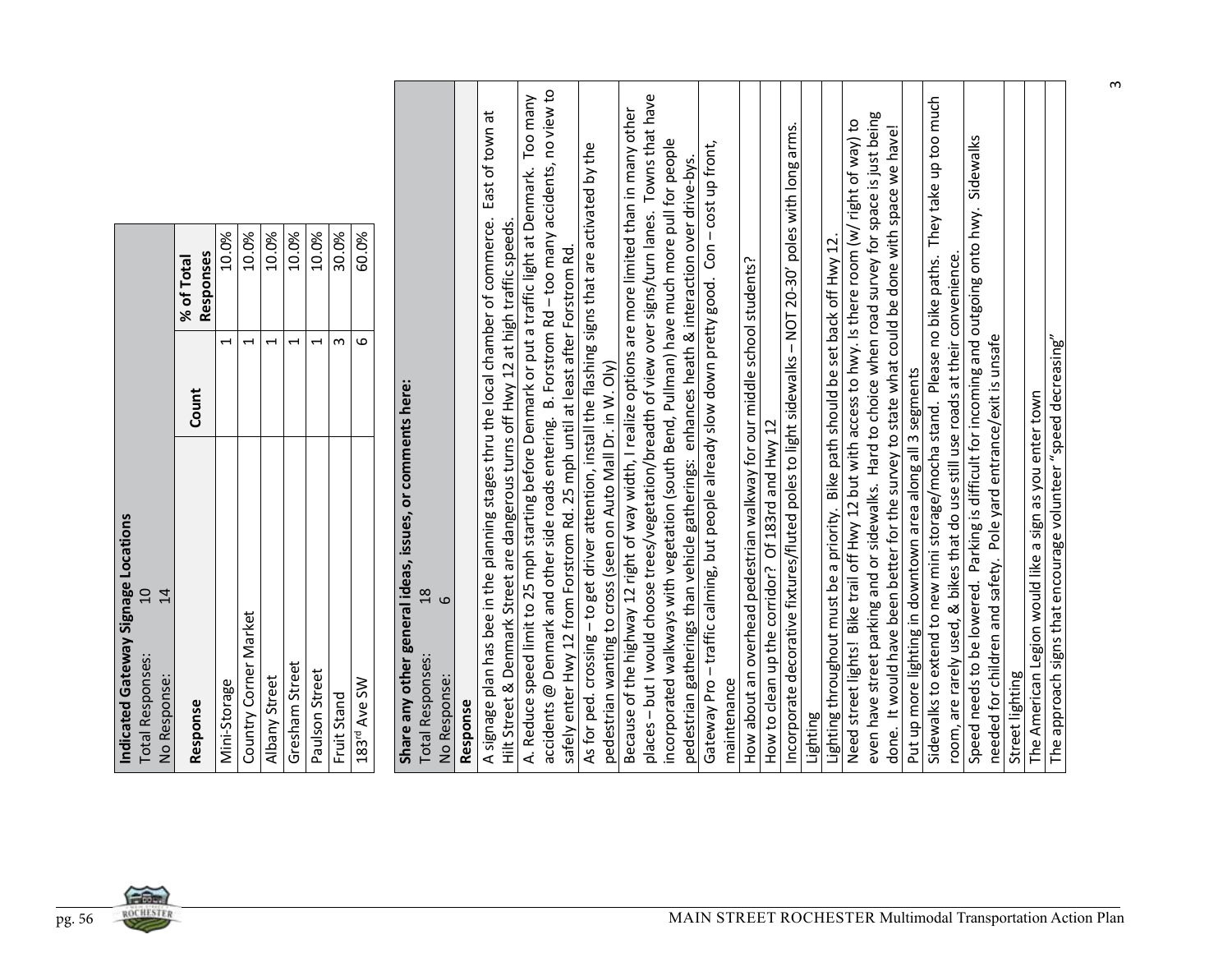| Share any other general ideas, issues, or comments here:<br>$28\,$<br>$\circ$ | This is an important project and the local group would like to be on the planning committee. For<br>contact information, please contact the chamber president Gene xxx-xxx-xxxx. Thank you. |  |
|-------------------------------------------------------------------------------|---------------------------------------------------------------------------------------------------------------------------------------------------------------------------------------------|--|
| <b>Total Responses:</b><br>No Response:                                       | Response                                                                                                                                                                                    |  |

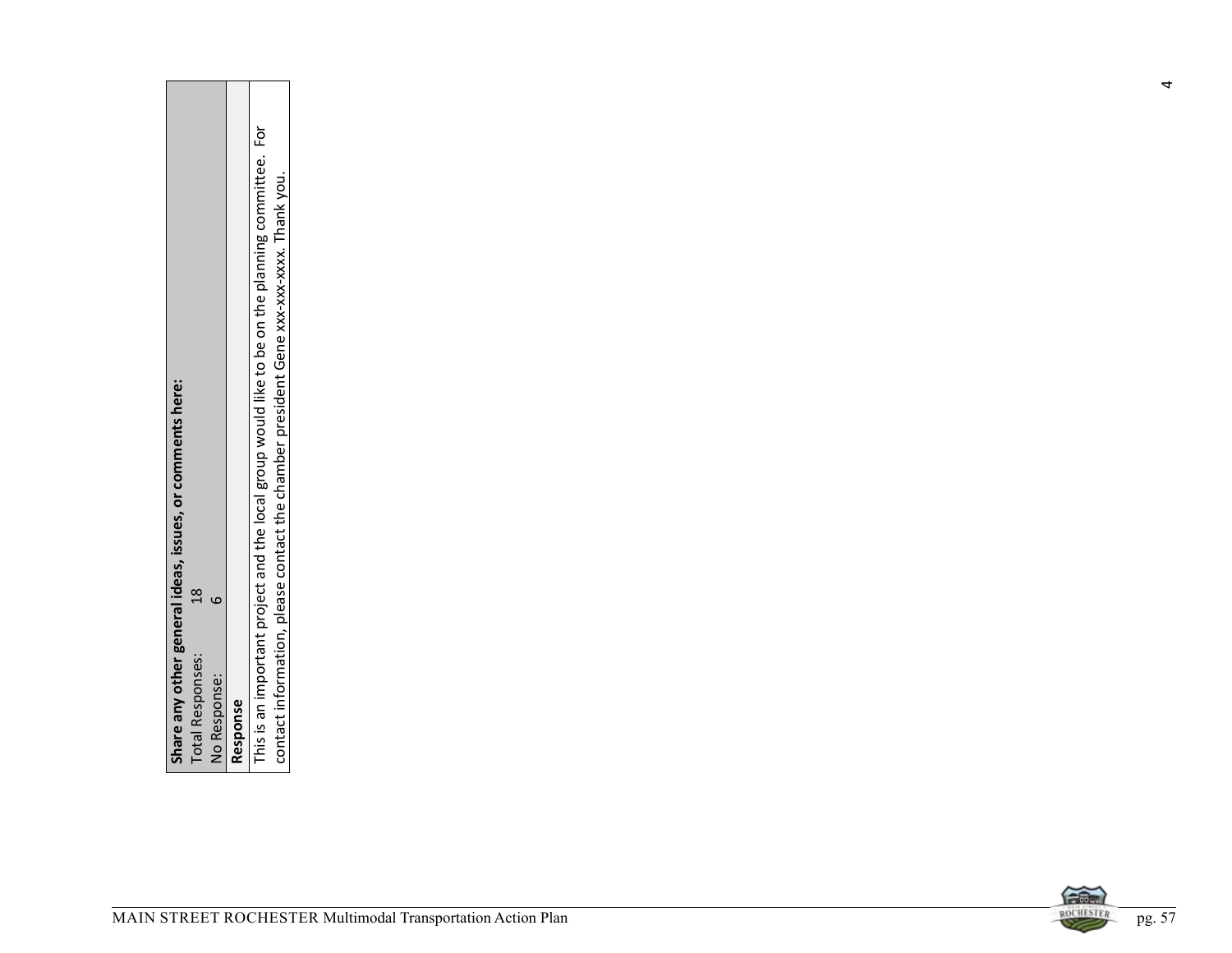

| What street elements do you think should be included in Segment A? |       |            |
|--------------------------------------------------------------------|-------|------------|
| 23<br><b>Total Responses:</b>                                      |       |            |
| No Response:                                                       |       |            |
|                                                                    |       | % of Total |
| Response                                                           | Count | Responses  |
| Sidewalk                                                           | g     | 82.6%      |
| <b>Bike Facility</b>                                               |       | 26.1%      |
| Planting Strip                                                     |       | 30.4%      |
| On-Street Parking                                                  |       | 39.1%      |
| Two-way Center Turn Lane                                           |       | 78.3%      |

| Indicated Critical Pedestrian Crossing Locations in Segment A |          |            |
|---------------------------------------------------------------|----------|------------|
| $\frac{8}{1}$<br><b>Total Responses:</b>                      |          |            |
| No Response:                                                  |          |            |
|                                                               |          | % of Total |
| Response                                                      | Count    | Responses  |
| Albany Street                                                 | $\infty$ | 44.4%      |
| Dallas Street                                                 |          | 38.9%      |
| Foster Street                                                 | م        | 33.3%      |
| Corvallis Street                                              |          | 27.8%      |
| <b>Bend Street</b>                                            |          | 27.8%      |
| Middle School                                                 |          | 22.2%      |
| Bailey's IGA                                                  |          | 11.1%      |
| Midblock crossing between Corvallis and Dallas                |          | 11.1%      |
| Midblock crossing between Bend and Corvallis                  |          | 5.6%       |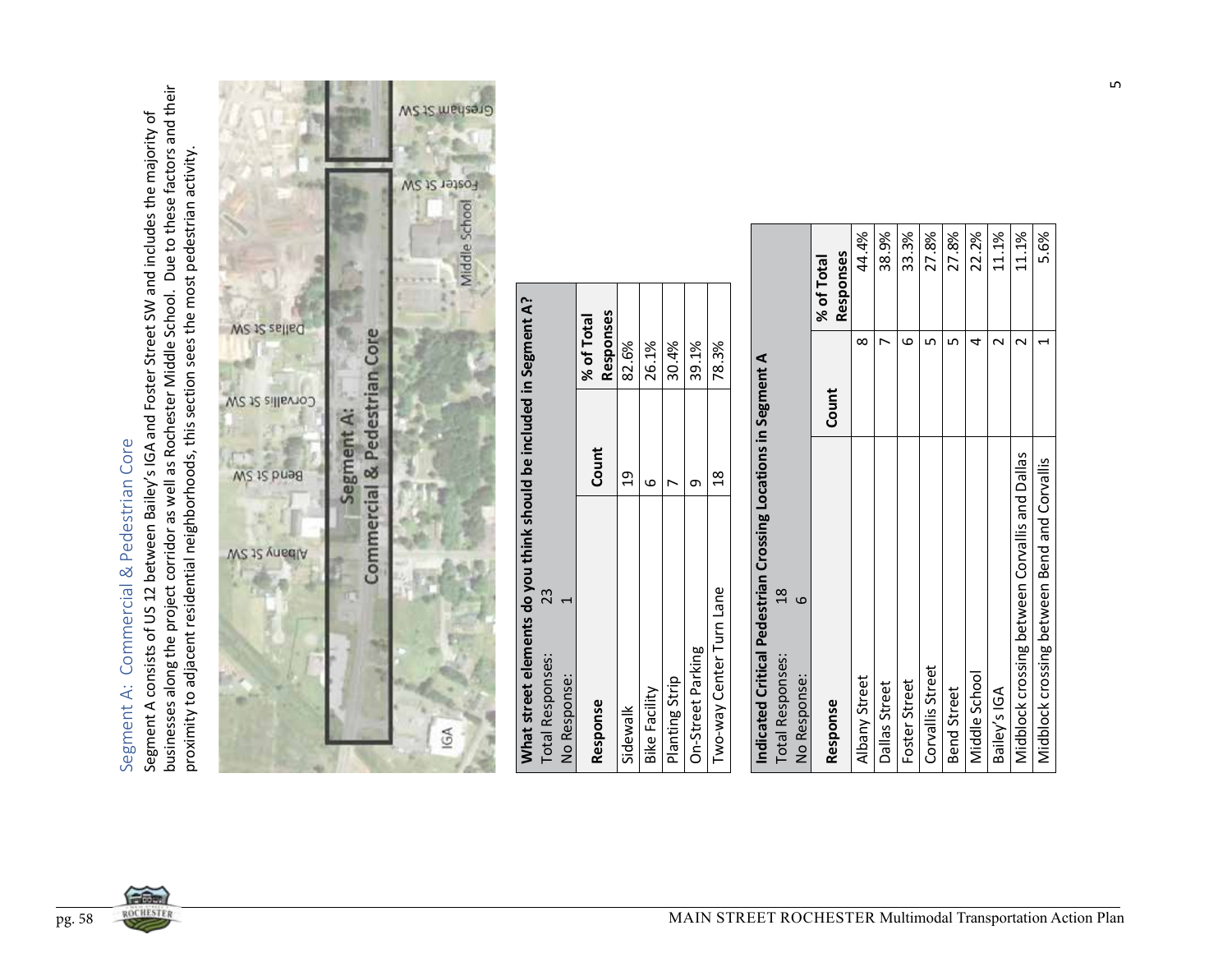|                         | Would Segment A be a good place for a |            |
|-------------------------|---------------------------------------|------------|
| public parking area?    |                                       |            |
| <b>Total Responses:</b> | 15                                    |            |
| No Response:            | o                                     |            |
|                         |                                       | % of Total |
| Response                | Count                                 | Responses  |
| Yes                     | σ                                     | 60.09      |
| 2<br>S                  | .<br>م                                | 40.0%      |

|                                       |                                         |                         |       |       |                                                                        |                                                           |              | Responses<br>% of Total | 42.9%                                   | 28.6%                                   | 14.3%                    | 28.6%                       | 28.6%                    | 14.3%                    |                                                                |                         |              |          |                                                                                                      |                                                                                                                                                                                                      |                                                  |                                                                                   |                                                                                    |                                                                                                        |                                             |          |           |                                                  |                                             | Their service and prices make them an                  |                                                      | Walking should be                                                             |                    |                                          |
|---------------------------------------|-----------------------------------------|-------------------------|-------|-------|------------------------------------------------------------------------|-----------------------------------------------------------|--------------|-------------------------|-----------------------------------------|-----------------------------------------|--------------------------|-----------------------------|--------------------------|--------------------------|----------------------------------------------------------------|-------------------------|--------------|----------|------------------------------------------------------------------------------------------------------|------------------------------------------------------------------------------------------------------------------------------------------------------------------------------------------------------|--------------------------------------------------|-----------------------------------------------------------------------------------|------------------------------------------------------------------------------------|--------------------------------------------------------------------------------------------------------|---------------------------------------------|----------|-----------|--------------------------------------------------|---------------------------------------------|--------------------------------------------------------|------------------------------------------------------|-------------------------------------------------------------------------------|--------------------|------------------------------------------|
|                                       |                                         |                         |       |       | Areas indicated appropriate for public parking in Segment A (direction |                                                           |              | Count                   | w                                       | $\sim$                                  | $\overline{\phantom{0}}$ | $\sim$                      | $\sim$                   | $\overline{\phantom{0}}$ |                                                                |                         |              |          | 1. Additional traffic lights to allow people to enter/exit side roads. Esp. the bank 2. reduce speed | A citizens committee has met to identify off street parking. Please contact Gene Weaver to discuss<br>limit to 25 mph. 3. there is no room for bicycles - use back roads and alleys for this purpose |                                                  | Beautification of main driving area; round about on Albany instead of stop light. | Crosswalks need to be very visible for school children crossing the streets here!! | It would be benificial to have a better parking idea for this area. Maybe angle nose in parking on one |                                             |          |           |                                                  |                                             |                                                        |                                                      | Sidewalks (or walkway/bikeway) should be priority over turn lanes or parking. |                    |                                          |
|                                       |                                         | Responses<br>% of Total | 60.0% | 40.0% |                                                                        |                                                           |              |                         |                                         |                                         |                          |                             |                          |                          | Share any other issues in Segment A that should be considered: |                         |              |          |                                                                                                      |                                                                                                                                                                                                      | (xxx-xxx-xxxx) on behalf of Rochester GM Chamber |                                                                                   |                                                                                    |                                                                                                        |                                             |          |           | Off street parking; need bike lane the whole way |                                             | Please include Country Corner Market in your planning. | enjoyable place to shop. They benefit our community. | promoted; Rochester is a particularly inhospitable walking area               |                    |                                          |
| Would Segment A be a good place for a | $15$ 9                                  | Count                   | თ.    | ဖ     |                                                                        |                                                           | 17           |                         | 1. Next to Auto Sales Unlimited (south) | 2. Next to Rochester Mercantile (south) |                          |                             |                          |                          |                                                                | 15                      | G            |          |                                                                                                      |                                                                                                                                                                                                      |                                                  |                                                                                   |                                                                                    |                                                                                                        | side and add a truck route around downtown? |          |           |                                                  | P = not sure of land available; Need lights |                                                        |                                                      |                                                                               |                    | Street lighting; off street parking lots |
| public parking area?                  | <b>Total Responses:</b><br>No Response: | Response                | Yes   | ş     |                                                                        | specifies which side of US 12)<br><b>Total Responses:</b> | No Response: | Response                |                                         |                                         | 3. Bend Street (north)   | 4. Corvallis Street (south) | 5. Dallas Street (south) | 6. Foster Street (south) |                                                                | <b>Total Responses:</b> | No Response: | Response |                                                                                                      |                                                                                                                                                                                                      |                                                  |                                                                                   |                                                                                    |                                                                                                        |                                             | Lighting | Lighting! |                                                  |                                             |                                                        |                                                      |                                                                               | Speed limit 25 mph |                                          |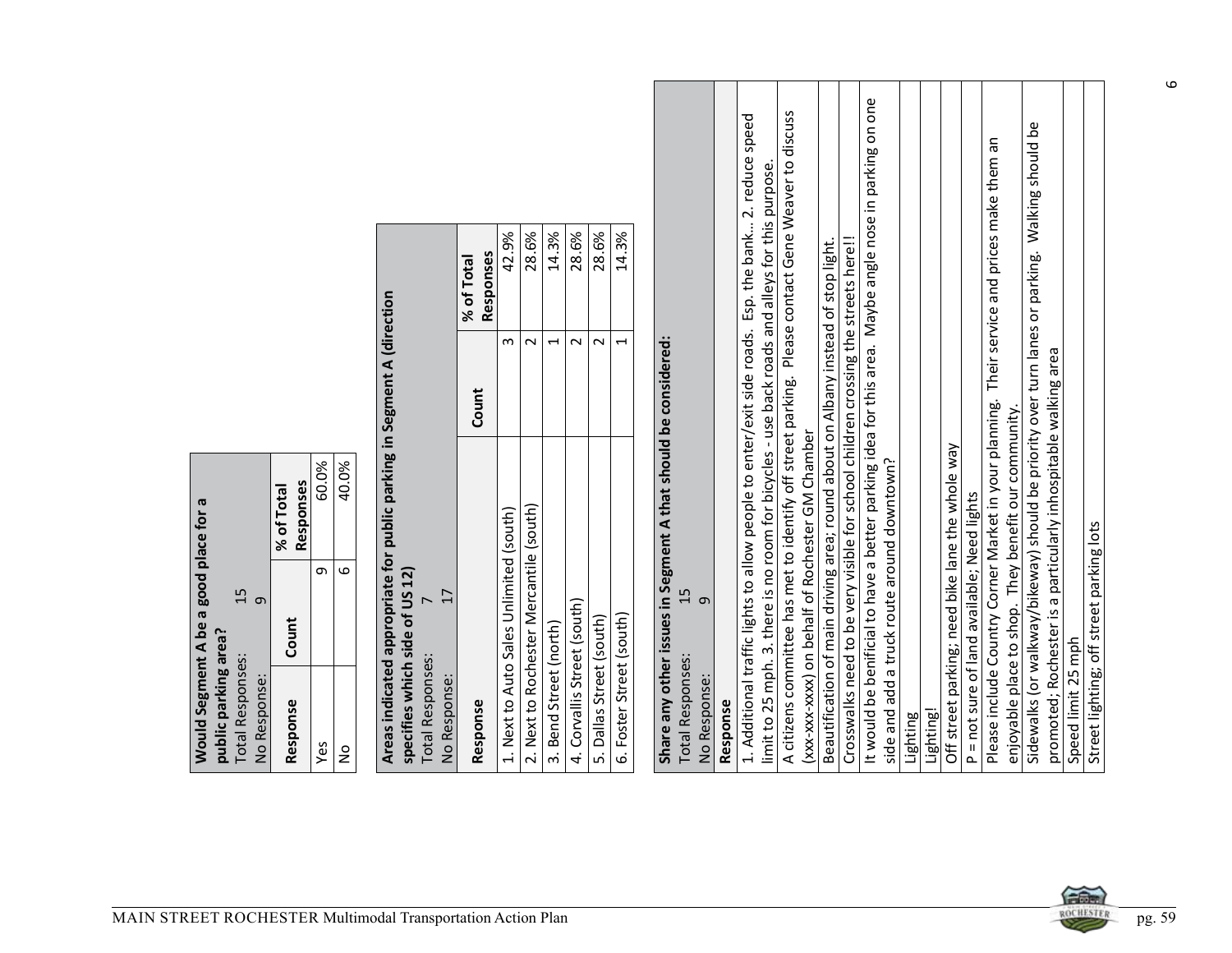| Share any other issues in Segment A that should be considered: | Street lights are a must thru this area! Bicycle path could be off street-developed along alley thru |                                       |  |  |  |  |
|----------------------------------------------------------------|------------------------------------------------------------------------------------------------------|---------------------------------------|--|--|--|--|
| 15<br>$\sigma$                                                 |                                                                                                      | Visually attractive way finding signs |  |  |  |  |
| <b>Total Responses:</b><br>No Response:                        | Response                                                                                             | downtown                              |  |  |  |  |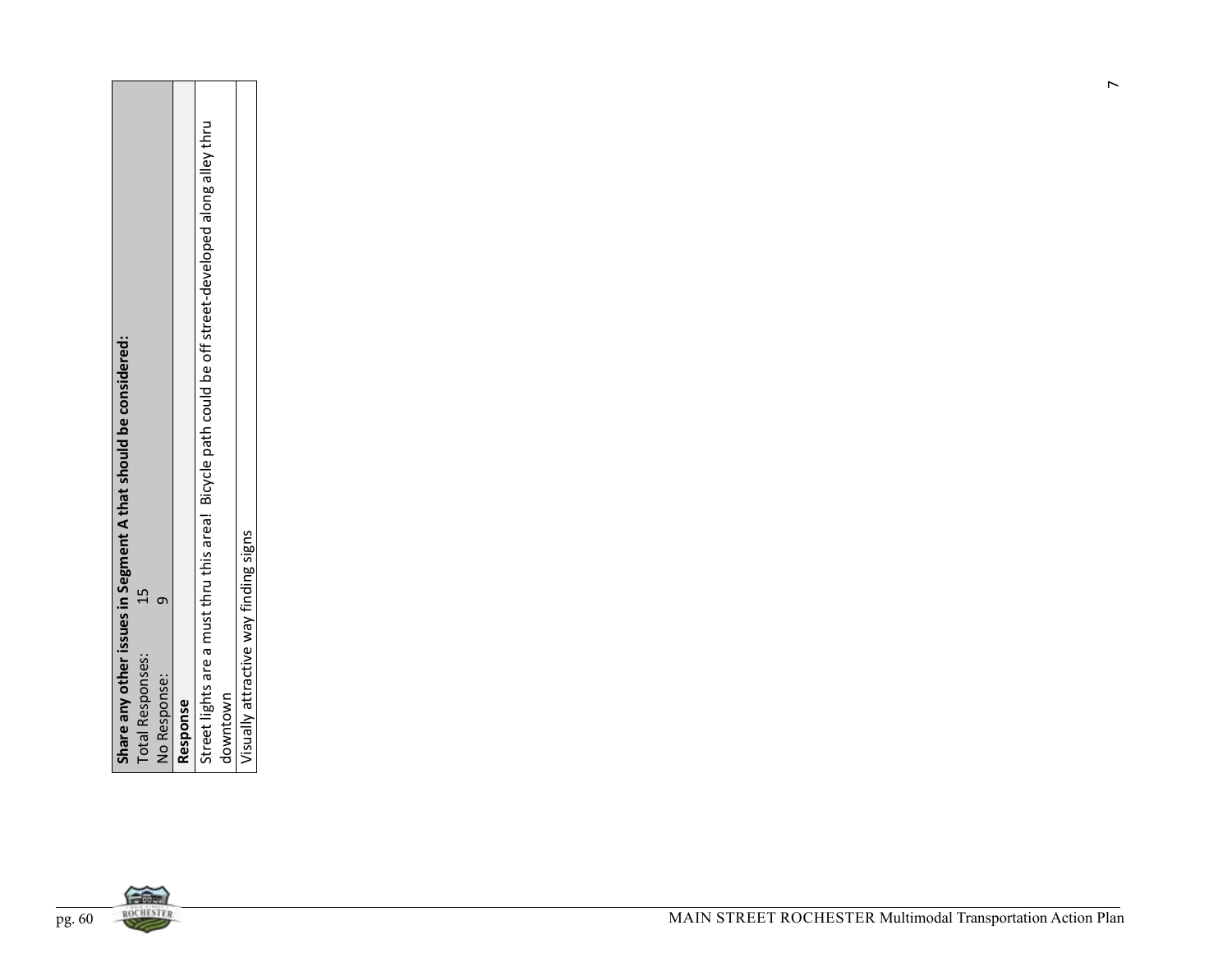

| What street elements do you think should be included in |            |                  |             |  |
|---------------------------------------------------------|------------|------------------|-------------|--|
|                                                         |            |                  |             |  |
|                                                         | Segment B? | Total Responses: | No Response |  |

|                          | Responses<br>% of Total | 81.0%    | 23.8%                | 19.0%          | 33.3%             | 57.1%                    |  |
|--------------------------|-------------------------|----------|----------------------|----------------|-------------------|--------------------------|--|
|                          | Count                   | F        |                      |                |                   | $\overline{2}$           |  |
| $\infty$<br>No Response: | Response                | Sidewalk | <b>Bike Facility</b> | Planting Strip | On-Street Parking | Two-way Center Turn Lane |  |

|                         | Are there any critical pedestrian crossing |            |
|-------------------------|--------------------------------------------|------------|
| locations in Segment B? |                                            |            |
| <b>Total Responses:</b> | 15                                         |            |
| No Response:            | ō                                          |            |
|                         | Count                                      | % of Total |
| Response                |                                            | Responses  |
| Yes                     | $\mathfrak{a}$                             | 80.0       |
| $\frac{1}{2}$           |                                            | 20.0       |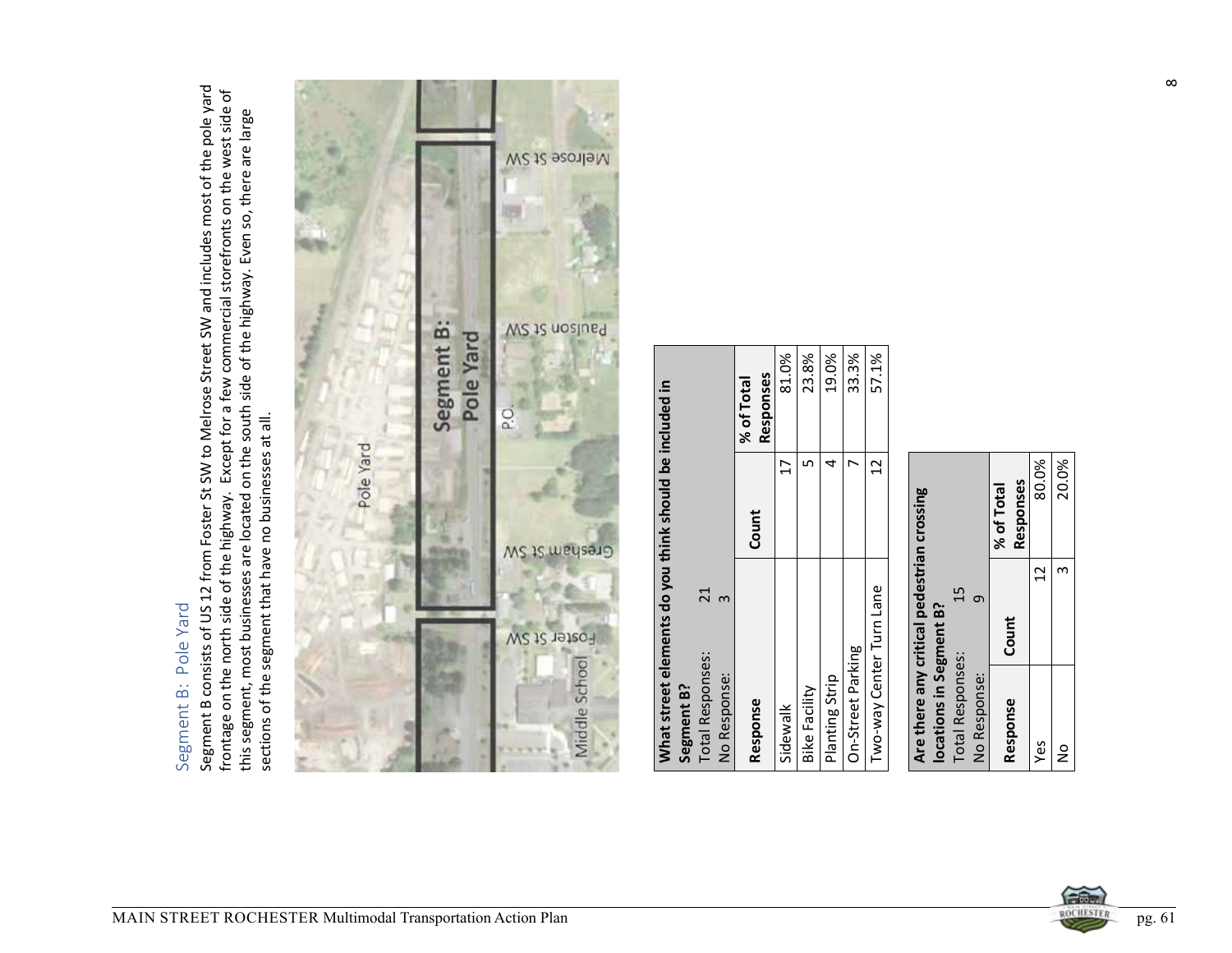| Indicated Critical Pedestrian Crossing Locations in Segment B |       |                  |
|---------------------------------------------------------------|-------|------------------|
| Ξ<br><b>Total Responses:</b>                                  |       |                  |
| No Response:                                                  |       |                  |
|                                                               | Count | % of Total       |
| Response                                                      |       | <b>Responses</b> |
| Midblock (between Foster and Gresham)                         |       | 10.0%            |
| Gresham                                                       |       | 80.0%            |
| Post Office                                                   |       | 10.0%            |
| Paulson                                                       |       | 20.0%            |
| Melrose                                                       |       | 20.0%            |
|                                                               |       |                  |

|                         | Would Segment B be a good place for a |            |
|-------------------------|---------------------------------------|------------|
| public parking area?    |                                       |            |
| <b>Total Responses:</b> | $\overline{2}$                        |            |
| No Response:            | $\overline{C}$                        |            |
|                         | Count                                 | % of Total |
| Response                |                                       | Responses  |
| Yes                     |                                       | 58.3%      |
| ž                       |                                       | 41.7%      |

|                                | Areas indicated appropriate for public parking in Segment B (direction |       |            |
|--------------------------------|------------------------------------------------------------------------|-------|------------|
| specifies which side of US 12) |                                                                        |       |            |
| <b>Total Responses:</b>        |                                                                        |       |            |
| No Response:                   | $\overline{C}$                                                         |       |            |
|                                |                                                                        | Count | % of Total |
| Response                       |                                                                        |       | Responses  |
| 1. Gresham (south)             |                                                                        |       | 75.0       |
| 2. Paulson (south)             |                                                                        |       | 75.0       |

|                                                                                       | Responses<br>% of Total | 10.0%                                 | 80.0%    | 10.0%                    | 20.0%   | 20.0%   |                                       |                                                                 |            |           |       |       |                                                                                   | Responses<br>% of Total | 75.0%              | 75.0%                     | 25.0%                    |                                                                            |                          |                                                                                                    |                                                                                                    |         |                                               |                                                                                                                                                                   |          |                              |                                                                                                                                                                              |                    |
|---------------------------------------------------------------------------------------|-------------------------|---------------------------------------|----------|--------------------------|---------|---------|---------------------------------------|-----------------------------------------------------------------|------------|-----------|-------|-------|-----------------------------------------------------------------------------------|-------------------------|--------------------|---------------------------|--------------------------|----------------------------------------------------------------------------|--------------------------|----------------------------------------------------------------------------------------------------|----------------------------------------------------------------------------------------------------|---------|-----------------------------------------------|-------------------------------------------------------------------------------------------------------------------------------------------------------------------|----------|------------------------------|------------------------------------------------------------------------------------------------------------------------------------------------------------------------------|--------------------|
|                                                                                       |                         | $\overline{\phantom{0}}$              | $\infty$ | $\overline{\phantom{0}}$ | $\sim$  | $\sim$  |                                       |                                                                 |            |           |       |       |                                                                                   |                         | S                  | $\boldsymbol{\mathsf{m}}$ | $\overline{\phantom{0}}$ |                                                                            |                          |                                                                                                    |                                                                                                    |         |                                               |                                                                                                                                                                   |          |                              |                                                                                                                                                                              |                    |
|                                                                                       | Count                   |                                       |          |                          |         |         |                                       |                                                                 |            |           |       |       |                                                                                   | Count                   |                    |                           |                          |                                                                            |                          |                                                                                                    |                                                                                                    |         |                                               | $\overline{c}$                                                                                                                                                    |          |                              |                                                                                                                                                                              |                    |
|                                                                                       |                         |                                       |          |                          |         |         |                                       |                                                                 | % of Total | Responses | 58.3% | 41.7% |                                                                                   |                         |                    |                           |                          |                                                                            |                          |                                                                                                    |                                                                                                    |         |                                               |                                                                                                                                                                   |          |                              |                                                                                                                                                                              |                    |
| Indicated Critical Pedestrian Crossing Locations in Segment B<br>$\overline{a}$<br>14 |                         | Midblock (between Foster and Gresham) |          |                          |         |         | Would Segment B be a good place for a | 12<br>12                                                        |            | Count     | ↖     | 5     | Areas indicated appropriate for public parking in Segment B (direction<br>20<br>4 |                         |                    |                           |                          | Share any other issues in Segment B that should be considered:<br>$\sigma$ | 15                       | 1. Additional traffic lights to allow people to enter/exit side roads, especially the post office. | Reduce speed limit to 25 mph. 3. There is no room for bicycles, use back roads and alleys for this |         | A better turn lane in front of P.O. is needed | It's not clear to me that more public parking is beneficial. It is clear that walking and biking are<br>currently neighter safe nor very functional along highway |          |                              | Opening up regulations and restrictions to encourage growth on those downtown vacant parcels &<br>enrich the Rochester area. It is in need of more services & wants to grow! |                    |
| <b>Total Responses:</b><br>No Response:                                               | Response                |                                       | Gresham  | Post Office              | Paulson | Melrose |                                       | public parking area?<br><b>Total Responses:</b><br>No Response: |            | Response  | Yes   | ş     | specifies which side of US 12)<br><b>Total Responses:</b><br>No Response:         | Response                | 1. Gresham (south) | 2. Paulson (south)        | 3. Post Office (south)   | <b>Total Responses:</b>                                                    | No Response:<br>Response |                                                                                                    |                                                                                                    | purpose |                                               |                                                                                                                                                                   | Lighting | Need bike lane the whole way |                                                                                                                                                                              | Speed limit 25 mph |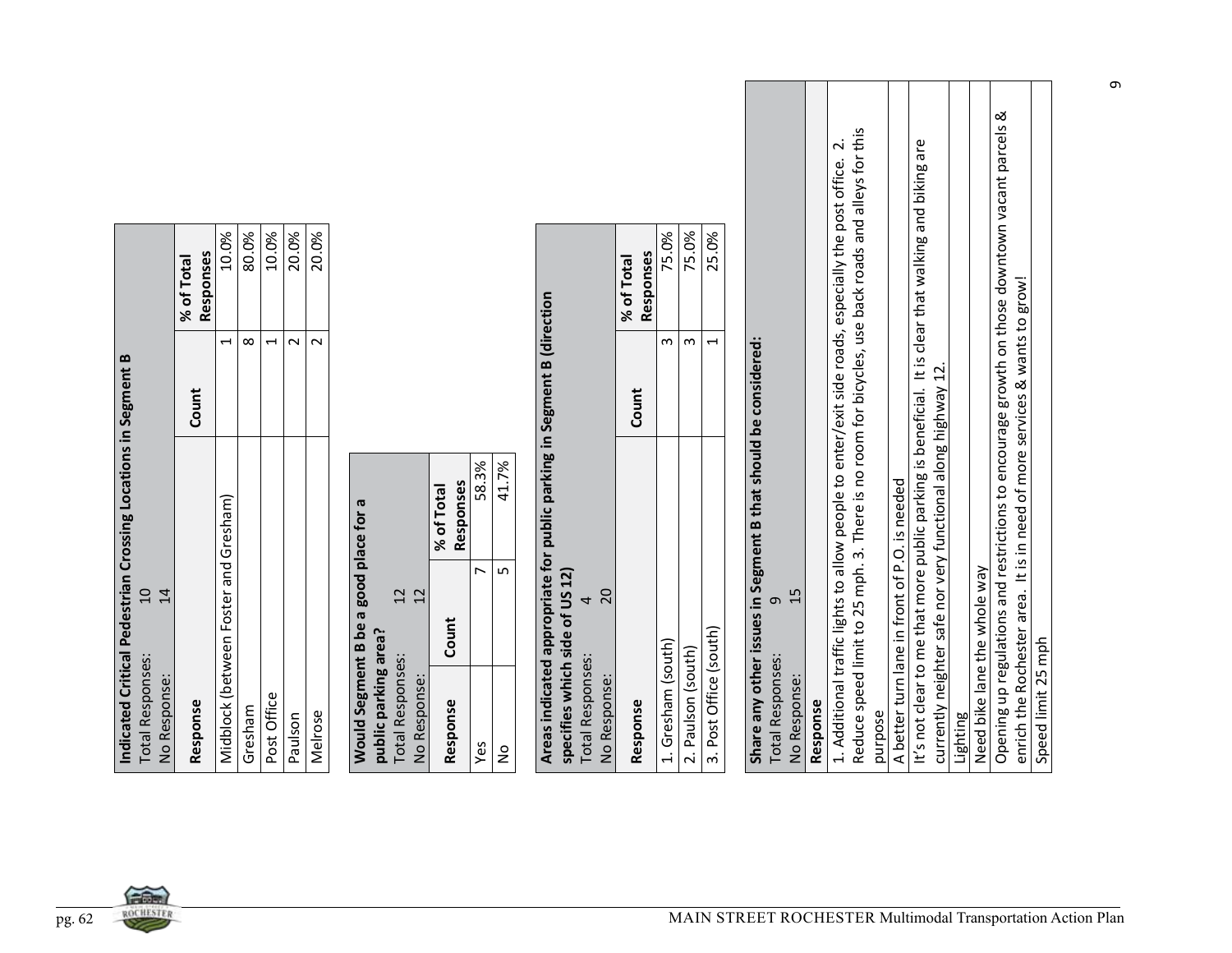| Street lights here too - at least as far as post office maybe Paulson St.<br>Share any other issues in Segment B that should be considered:<br>15<br>$\sigma$ |        |
|---------------------------------------------------------------------------------------------------------------------------------------------------------------|--------|
| <b>Total Responses:</b><br>Street lighting<br>No Response:<br>Response                                                                                        |        |
| 信命<br>ROCHESTER<br>MAIN STREET ROCHESTER Multimodal Transportation Action Plan                                                                                | pg. 63 |

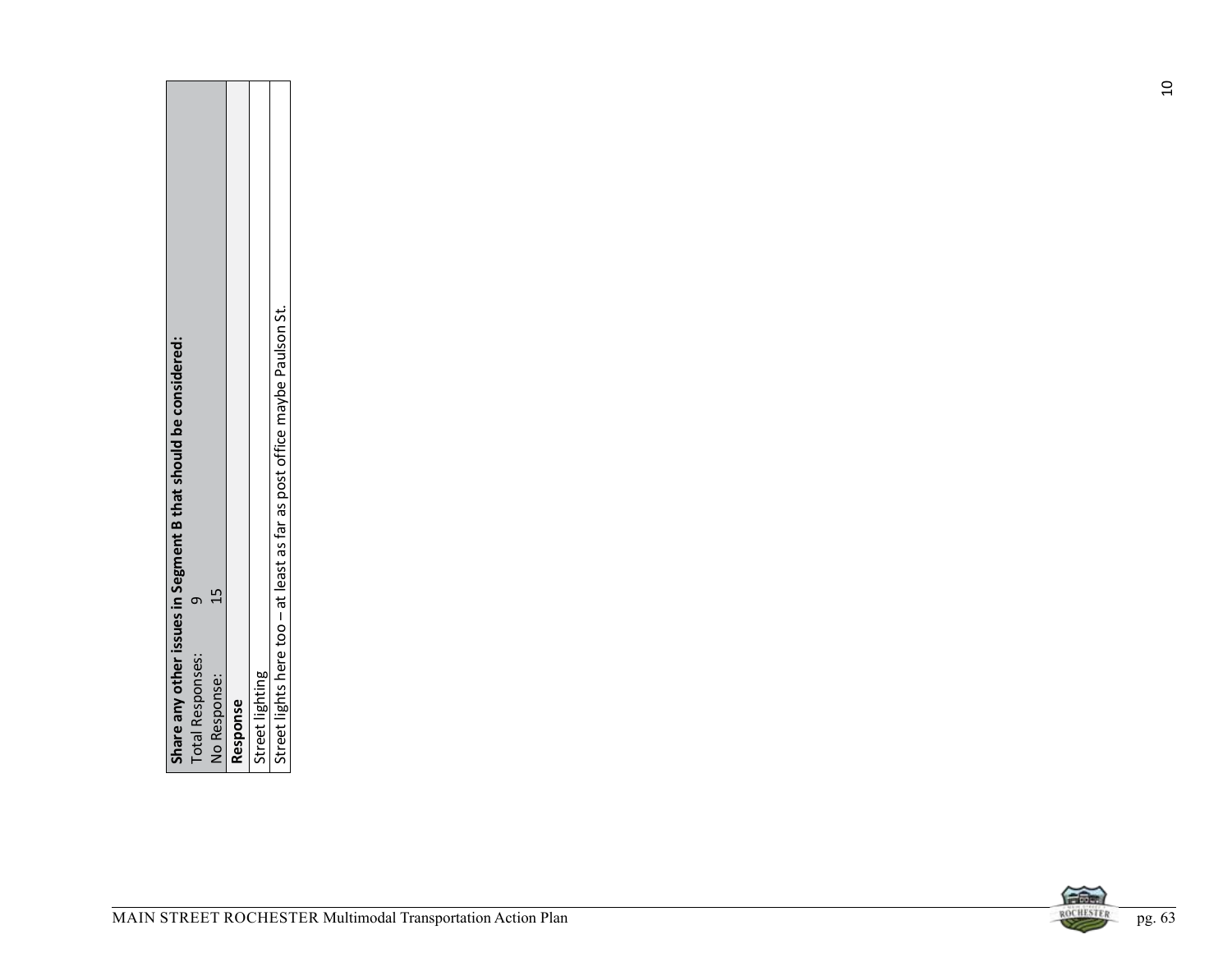

| What street elements do you think should be included in Segment C? |       |                      |
|--------------------------------------------------------------------|-------|----------------------|
| <b>Total Responses:</b>                                            |       |                      |
| No Response:                                                       |       |                      |
|                                                                    | Count | % of Total           |
| Response                                                           |       | Responses            |
| Sidewalk                                                           |       | 56.5%                |
| <b>Bike Facility</b>                                               |       | 30.4%                |
| Planting Strip                                                     |       | 13.0%                |
|                                                                    |       | $\sim$ $\sim$ $\sim$ |

|                                            |                         |                         |                | % of Total | Responses |
|--------------------------------------------|-------------------------|-------------------------|----------------|------------|-----------|
|                                            |                         | $\vec{a}$               | $\overline{0}$ | Count      |           |
| Are there any critical pedestrian crossing | locations in Segment C? | <b>Total Responses:</b> | No Response:   |            | Response  |

| m<br>$\frac{9}{1}$<br>$\infty$<br>Count<br>public parking area?<br><b>Total Responses:</b><br>No Response:<br>Response<br>Yes | 81.39<br>ă | 18.79 | Responses<br>% of Total |  |  |  |  |
|-------------------------------------------------------------------------------------------------------------------------------|------------|-------|-------------------------|--|--|--|--|
|-------------------------------------------------------------------------------------------------------------------------------|------------|-------|-------------------------|--|--|--|--|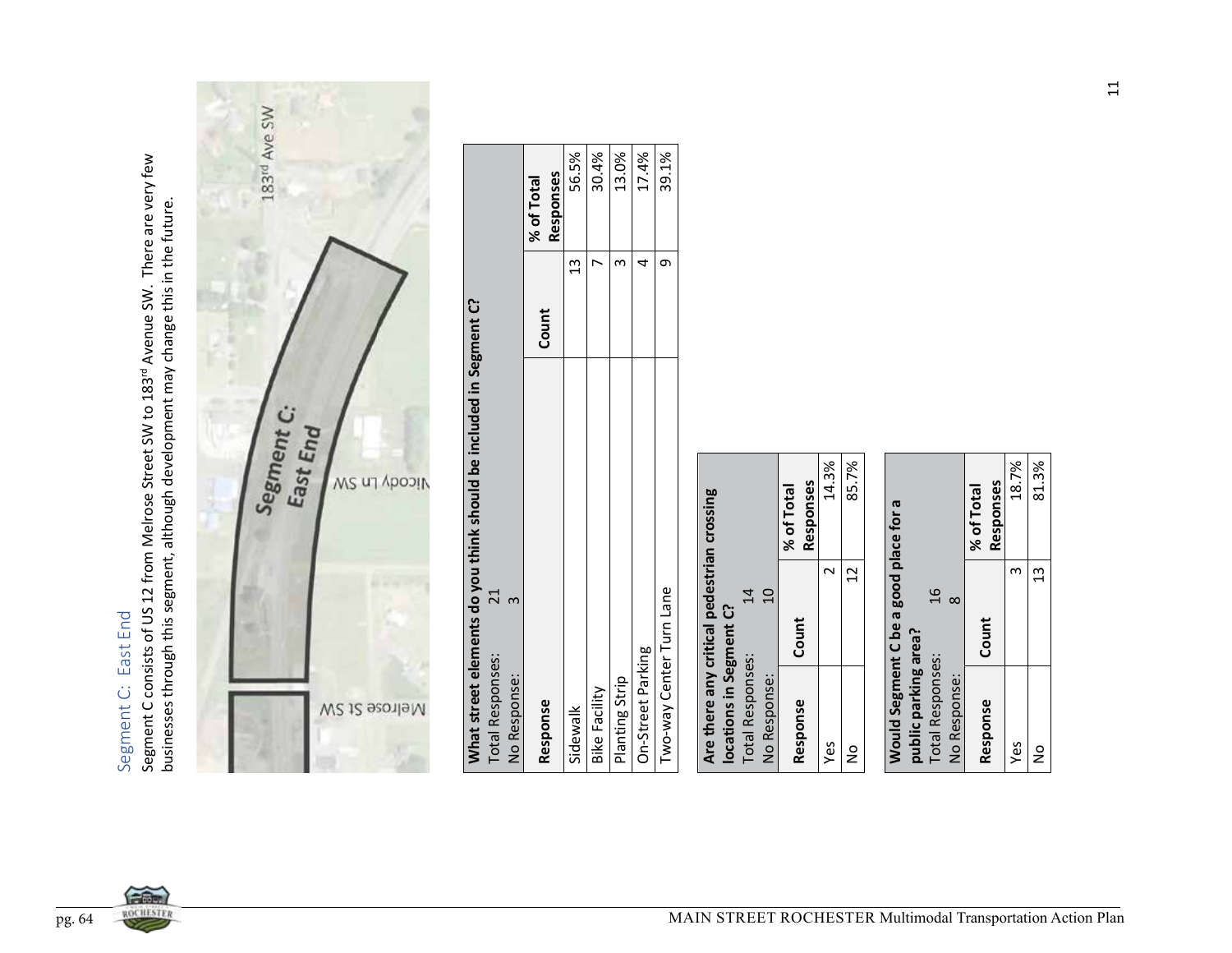|                                                                                                                                                                | Responses<br>% of Total | 100.0%                 |                                                                |                       |                    |          |                                                                                                     |                                                                                                                                                   |                                      |          |                                                                                                    |                                                        |                 |                                              |  |
|----------------------------------------------------------------------------------------------------------------------------------------------------------------|-------------------------|------------------------|----------------------------------------------------------------|-----------------------|--------------------|----------|-----------------------------------------------------------------------------------------------------|---------------------------------------------------------------------------------------------------------------------------------------------------|--------------------------------------|----------|----------------------------------------------------------------------------------------------------|--------------------------------------------------------|-----------------|----------------------------------------------|--|
|                                                                                                                                                                | Count                   | $\blacktriangleleft$   |                                                                |                       |                    |          |                                                                                                     |                                                                                                                                                   |                                      |          |                                                                                                    |                                                        |                 |                                              |  |
| Areas indicated appropriate for public parking in Segment C (direction<br>specifies which side of US 12)<br>23<br>1<br><b>Total Responses:</b><br>No Response: | Response                | 1. Next to Fruit Stand | Share any other issues in Segment C that should be considered: | 9<br>Total Responses: | 15<br>No Response: | Response | 1. additional traffic light @ RRX & 183rd & Hwy 12. 2. Reduce speed limit to 25 mph. 3. There is no | I don't see people walking from the 183rd turn off to the IGA to buy groceries<br>room for bicycles - use back roads and alleys for this purpose. | Kind of an eye-sore coming into town | Lighting | Need bike lanes the whole way. Bikes are NOT just for leisure. More commuters too, and school kids | Sidewalks, sidewalks, sidewalks!<br>Speed limit 35 mph | Street lighting | The main concern is slowing down the traffic |  |

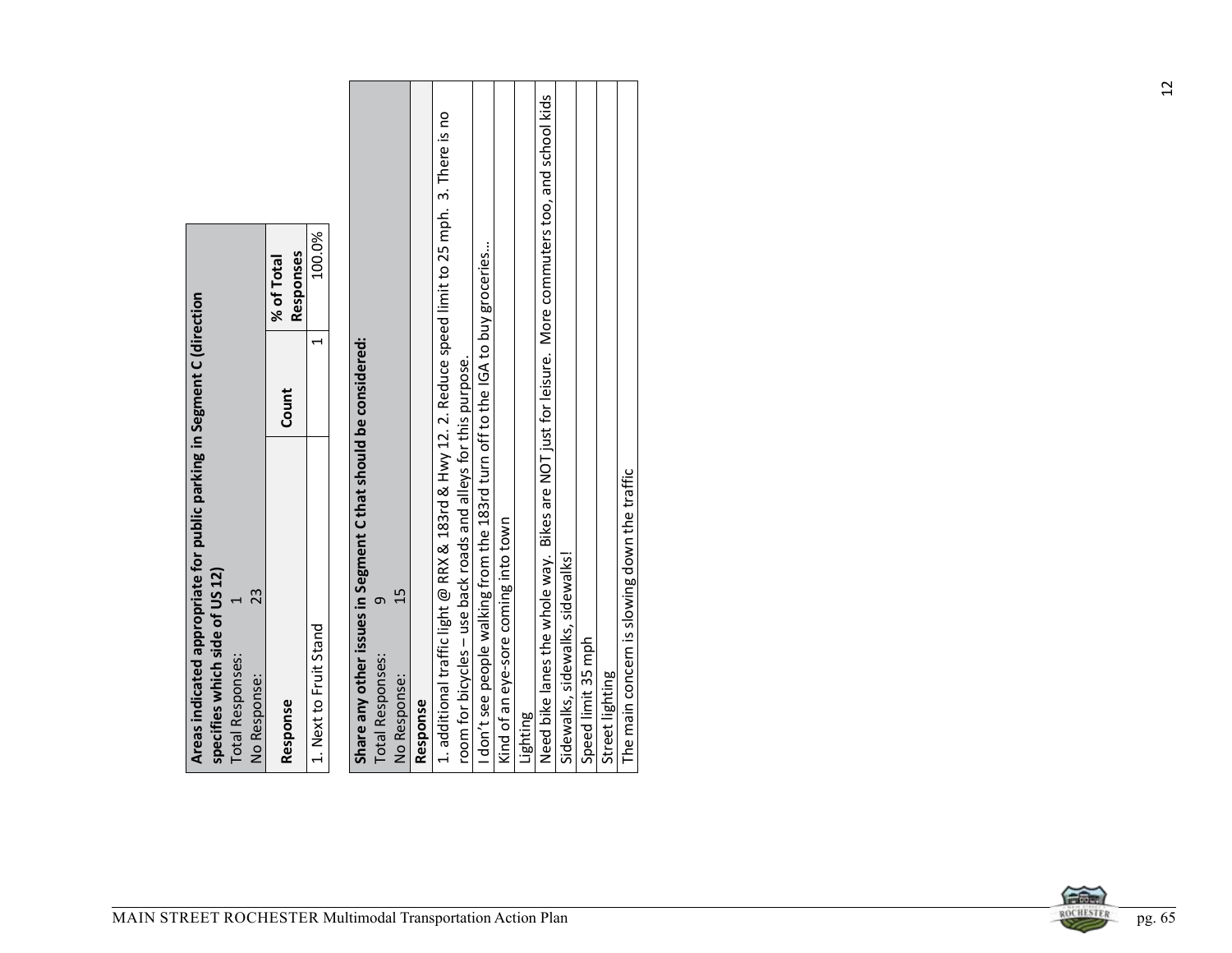| ١                        |
|--------------------------|
|                          |
| j<br>ī                   |
|                          |
| י<br>צ                   |
|                          |
| $\overline{\phantom{a}}$ |
| ł                        |
|                          |
|                          |
|                          |
|                          |
| く・・・・<br>j               |
|                          |
|                          |
| $\overline{\mathbf{r}}$  |
| (                        |
|                          |
|                          |
|                          |
| くくら<br>Ĵ                 |



| The second half of the business preference survey asked respondents to indicate what they liked and<br>disliked about four different street sections.<br>Street Section Alternatives | Alternative 1 includes on-street parallel parking, standard sidewalks and bike lanes, and a center turn<br>lane. Planting strips were sacrificed so that the other street elements could be accommodated.<br>Alternative 1: Standard Widths | $\overline{\phantom{a}}$<br>Alternative 1: Standard<br>Standard bike Lanes<br>Standard sidewalks<br>No planting strips<br>Parallel parking | What do you like? | 15<br>$\sigma$<br><b>Total Responses:</b><br>No Response: |          | Best utilization of space | I like this one. Who would maintain the planting strips? And who wants to fight the traffic to walk<br>across 12 to get to the planting strip in order to maintain | It allows for parking & sidewalks. We don't have room for bicycles - use back roads and alleys.<br>don't need plant strips - a waste of time and money so glad it is not in Alt. 1. Middle turn lane | It has street lights | No planting strips | Parallel parking | Parallel parking is safer than angled [for highway 12] | Parallel parking on both sides of the street | Parallel parking, street lights, standard sidewalks, turn lane<br>Parallel parking. And, at least there is a sidewalk. | Parking on both sides of the street/hwy, sidewalks<br>Practical & efficient | Sidewalk, bike lanes, sidewalks on both sides | Street lighting, sidewalks, parallel parking, turn lane | This is the optional scenario, probably too expensive |
|--------------------------------------------------------------------------------------------------------------------------------------------------------------------------------------|---------------------------------------------------------------------------------------------------------------------------------------------------------------------------------------------------------------------------------------------|--------------------------------------------------------------------------------------------------------------------------------------------|-------------------|-----------------------------------------------------------|----------|---------------------------|--------------------------------------------------------------------------------------------------------------------------------------------------------------------|------------------------------------------------------------------------------------------------------------------------------------------------------------------------------------------------------|----------------------|--------------------|------------------|--------------------------------------------------------|----------------------------------------------|------------------------------------------------------------------------------------------------------------------------|-----------------------------------------------------------------------------|-----------------------------------------------|---------------------------------------------------------|-------------------------------------------------------|
|                                                                                                                                                                                      |                                                                                                                                                                                                                                             |                                                                                                                                            |                   |                                                           | Response |                           |                                                                                                                                                                    |                                                                                                                                                                                                      |                      |                    |                  |                                                        |                                              |                                                                                                                        |                                                                             |                                               |                                                         |                                                       |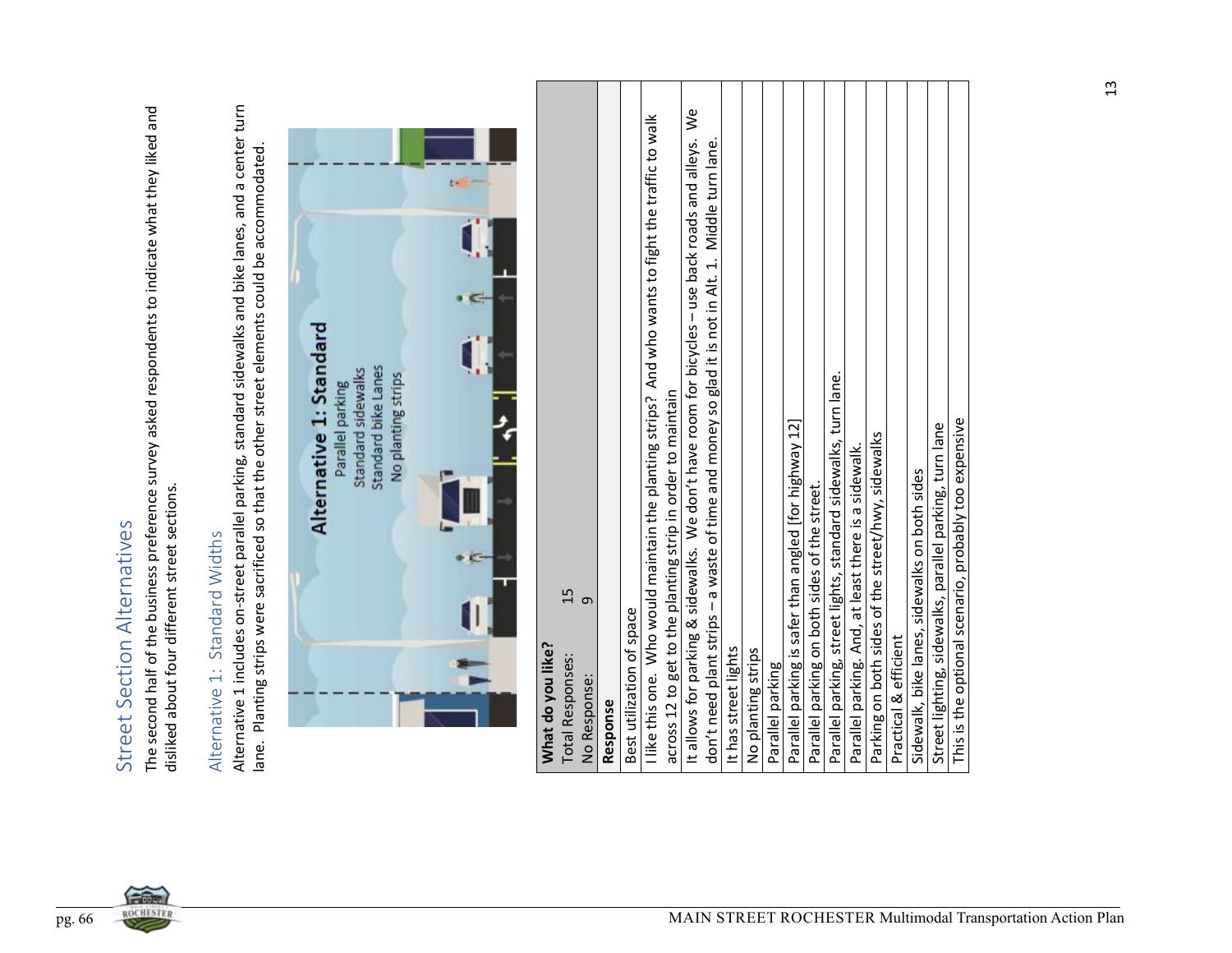| It is too narrow thru downtown for this.<br>Bikes sharing single lanes with logging trucks is not smart.<br>This is too alienating for people not in vehicles.<br>Bike lanes, no planting strips<br>15<br>$\overline{\mathbf{u}}$<br>What do you dislike?<br><b>Total Responses:</b><br>No Response:<br><b>Bike lanes</b><br>Response<br>₹ | No planting strips, standard bike lanes - suggest moving to alley on the north<br>Parallel isn't as good as angled parking<br>Parallel parking stops traffic to much<br>No plants/trees<br>Parallel Parking<br>≨ | We don't have room for bicycles - use back roads & alleys. Planting strips are a waste of money &<br>There doesn't seem to be enough room to accommodate all of the features.<br>Planting strip - to hard to care for, not enough room for bike lanes<br>Unsafe - bikes sandwiched between traffic and parking YIKES!<br>Parking, bike lanes<br>space |  |
|--------------------------------------------------------------------------------------------------------------------------------------------------------------------------------------------------------------------------------------------------------------------------------------------------------------------------------------------|------------------------------------------------------------------------------------------------------------------------------------------------------------------------------------------------------------------|-------------------------------------------------------------------------------------------------------------------------------------------------------------------------------------------------------------------------------------------------------------------------------------------------------------------------------------------------------|--|
|                                                                                                                                                                                                                                                                                                                                            |                                                                                                                                                                                                                  |                                                                                                                                                                                                                                                                                                                                                       |  |

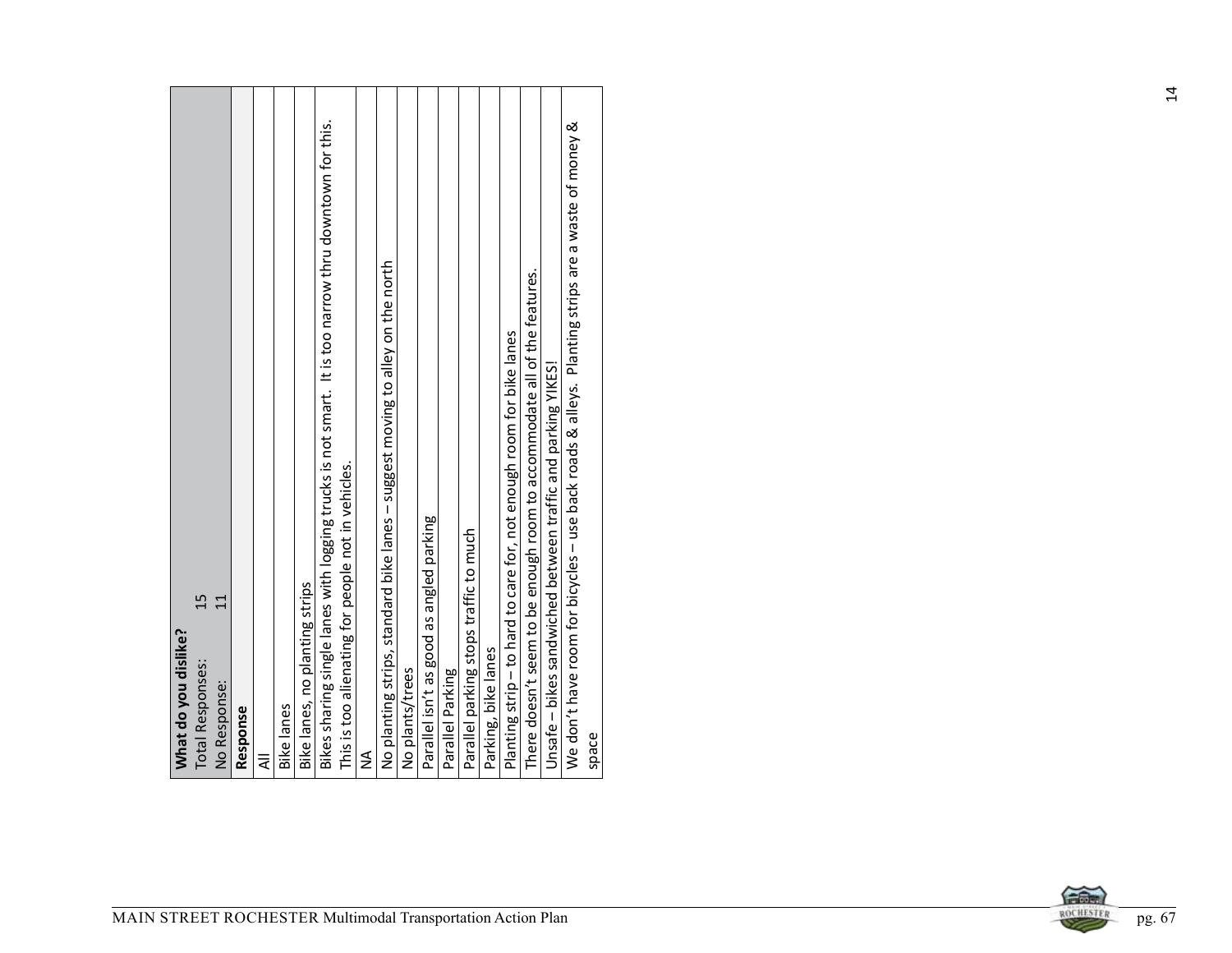

|                                                                                                                                                                                              |                                                                                                                  | 1.1 |                                                               |                         |          |                 |                                                                          |                                                                            |               |                                                                                           |                                                                                                                                  |   |                  |                          |                   |         |                                                                                          |                                                                         |           |                   |                                                         |                          |          |                                       |                                             |                                      |
|----------------------------------------------------------------------------------------------------------------------------------------------------------------------------------------------|------------------------------------------------------------------------------------------------------------------|-----|---------------------------------------------------------------|-------------------------|----------|-----------------|--------------------------------------------------------------------------|----------------------------------------------------------------------------|---------------|-------------------------------------------------------------------------------------------|----------------------------------------------------------------------------------------------------------------------------------|---|------------------|--------------------------|-------------------|---------|------------------------------------------------------------------------------------------|-------------------------------------------------------------------------|-----------|-------------------|---------------------------------------------------------|--------------------------|----------|---------------------------------------|---------------------------------------------|--------------------------------------|
| Alternative 2 includes on-street angled parking, minimum-width sidewalks, and a center turn lane.<br>Planting strips and a bike facility were sacrificed.<br>Alternative 2: Maximize Parking | Alternative 2: Maximize Parking<br>Minimum sidewalks<br>No planting strips<br>No bike facility<br>Angled parking |     | $\frac{8}{1}$<br>What do you like?<br><b>Total Responses:</b> | $\circ$<br>No Response: | Response | All sounds good | Customers will be able to park closer to the place of business<br>Angled | Doesn't require parallel parking, parking on both sides of Hwy 12 - safety | Easy for cars | It allows for parking & sidewalks. No bike facility. No planting strip. Middle turn lane. | It has street lights, allows more car parking, include small islands of trees, landscaping, etc.<br>Maximum parking w/ sidewalks | ≨ | No bike facility | No bike lanes, turn lane | No planting strip | Nothing | Street lights, no bike facility - suggest moving to alley on north. Turn lane<br>Nothing | This sounds good. The concern should be for cars and pedestrians first. | Turn Lane | Turn lane is good | $16$<br>What do you dislike?<br><b>Total Responses:</b> | $\infty$<br>No Response: | Response | Angled parking takes up too much room | Angled parking tough on highway to back out | Don't like road space used for bikes |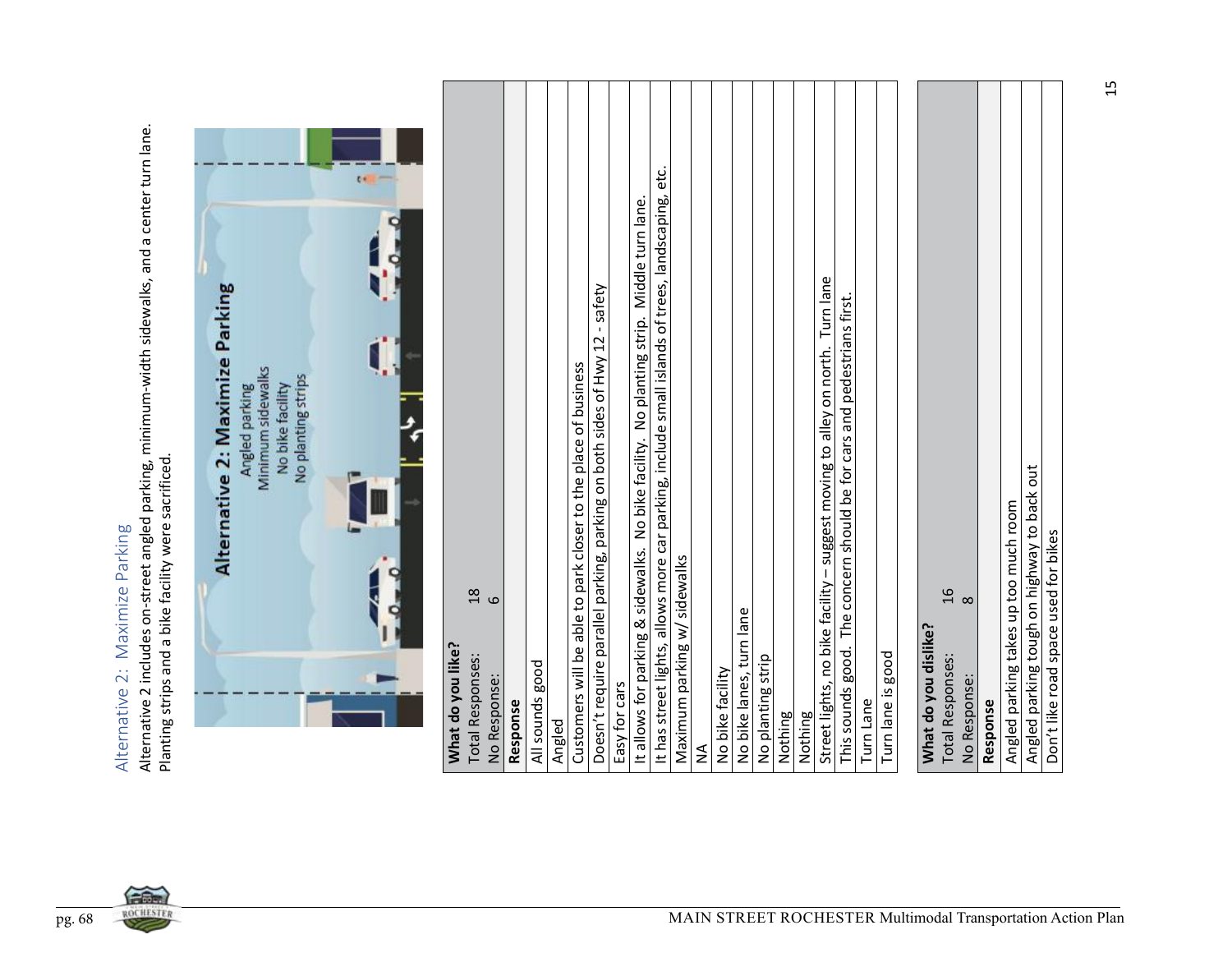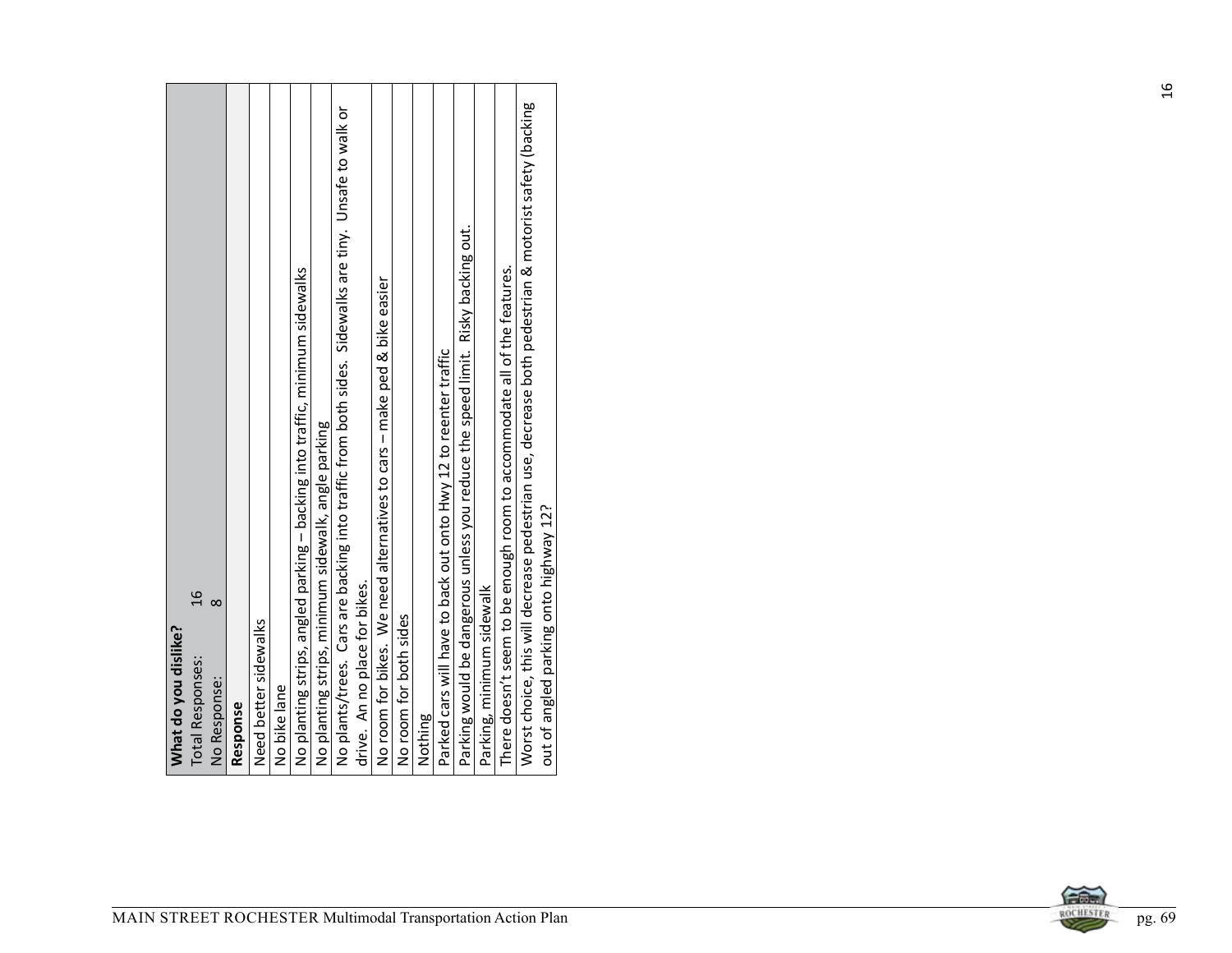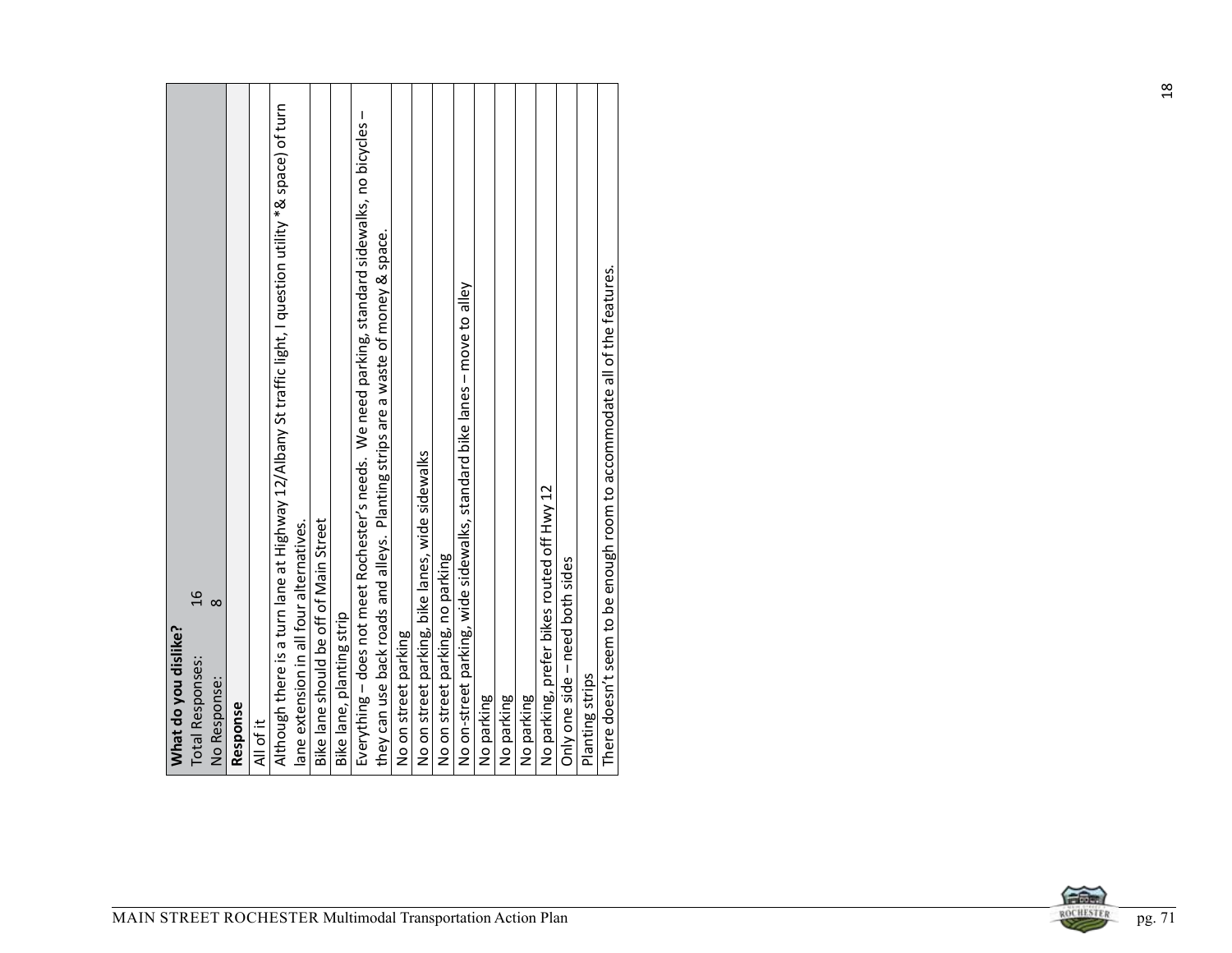

| Wide sidewalks, plants & trees, at least one side, although both is better, does shared path include<br>The expanded angled parking, but really not very feasible as it sticks out into traffic too much.<br>Angled parking - but only if reduce speed limit. sidewalks<br>blocks would be interesting, standard sidewalk, turn lane.<br>Angled parking, again – backing onto Hwy 12<br>Don't think there is room for anything else<br>Bikes & peds on one path are not safe.<br>I like shared path and planting strips<br>Some vegetation, bikes on sidewalk<br>bike lane? Then yes - like that.<br>$\frac{9}{1}$<br>13<br>$\overline{11}$<br>Angled Parking, Turn Lane<br>Planting strips, turn lanes<br>$\infty$<br>What do you dislike?<br>What do you like?<br>Standard sidewalk<br>It has street lights<br>Good 2nd option<br><b>Total Responses:</b><br><b>Total Responses:</b><br>Angled parking<br>Angled parking<br>No Response:<br>No Response:<br>Response<br>Response<br>Nothing | Angled parking - one side okay, street lights, planting strip - one side *good. Alternating down diff | Alternative 4: Shared Path<br>Standard sidewalk (one-side)<br>Angled parking (one side)<br>Planting Strip (one side)<br>Shared path (one side) | that can be used by bicyclists on the other. As with the other alternatives, a center turn lane is included.<br>other side of the street. A standard sidewalk is also found on one side of the street while a shared path<br>Alternative 4 includes angled parking and a planting strip on one side of the street with neither on the<br>Alternative 4: Shared Path |
|-----------------------------------------------------------------------------------------------------------------------------------------------------------------------------------------------------------------------------------------------------------------------------------------------------------------------------------------------------------------------------------------------------------------------------------------------------------------------------------------------------------------------------------------------------------------------------------------------------------------------------------------------------------------------------------------------------------------------------------------------------------------------------------------------------------------------------------------------------------------------------------------------------------------------------------------------------------------------------------------------|-------------------------------------------------------------------------------------------------------|------------------------------------------------------------------------------------------------------------------------------------------------|---------------------------------------------------------------------------------------------------------------------------------------------------------------------------------------------------------------------------------------------------------------------------------------------------------------------------------------------------------------------|
|-----------------------------------------------------------------------------------------------------------------------------------------------------------------------------------------------------------------------------------------------------------------------------------------------------------------------------------------------------------------------------------------------------------------------------------------------------------------------------------------------------------------------------------------------------------------------------------------------------------------------------------------------------------------------------------------------------------------------------------------------------------------------------------------------------------------------------------------------------------------------------------------------------------------------------------------------------------------------------------------------|-------------------------------------------------------------------------------------------------------|------------------------------------------------------------------------------------------------------------------------------------------------|---------------------------------------------------------------------------------------------------------------------------------------------------------------------------------------------------------------------------------------------------------------------------------------------------------------------------------------------------------------------|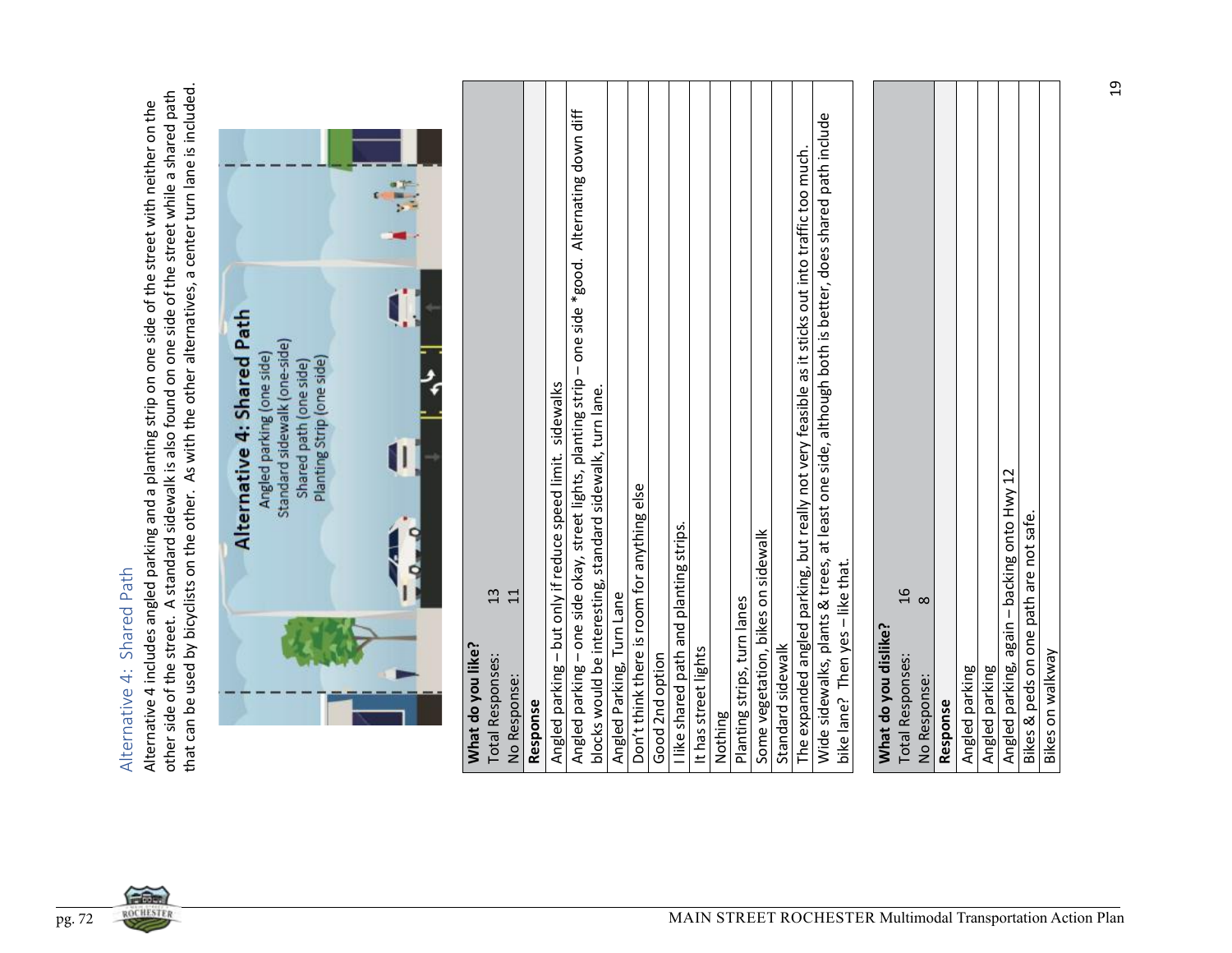|                                                                                                                                                                                 | space.                                                                                                                                                                                                                                                                                                                                                                                                                                                                                                                                                                                                                                                                                                                                                 |                     |
|---------------------------------------------------------------------------------------------------------------------------------------------------------------------------------|--------------------------------------------------------------------------------------------------------------------------------------------------------------------------------------------------------------------------------------------------------------------------------------------------------------------------------------------------------------------------------------------------------------------------------------------------------------------------------------------------------------------------------------------------------------------------------------------------------------------------------------------------------------------------------------------------------------------------------------------------------|---------------------|
| Ditto above [bike lane should be off of Main Street)<br>$\overline{a}$<br>$\infty$<br>What do you dislike?<br><b>Total Responses:</b><br>No Response:<br>Everything<br>Response | No need for sidewalk and a shared path. We live here because we want small town not Tumwater or<br>Backing out of angled parking on Highway 12 will not work. Sometimes I have to wait 5 minutes-plus<br>This will also require controlled crosswalks (which is currently pretty much ignored in Rochester),<br>No shared path - bicycles can use back roads & alleys. No planting strip. Waste of money &<br>There doesn't seem to be enough room to accommodate all of the features.<br>Needs multiple crosswalks, not practical to use<br>juts to pull on to highway 12 in "rush hour".<br>Requires parking & crossing street<br>Shared path - move bikes to alley<br>Only one side - need both sides<br>Looks like it is a little jumbled<br>Lacey |                     |
|                                                                                                                                                                                 | MAIN STREET ROCHESTER Multimodal Transportation Action Plan                                                                                                                                                                                                                                                                                                                                                                                                                                                                                                                                                                                                                                                                                            | ROCHESTER<br>pg. 73 |



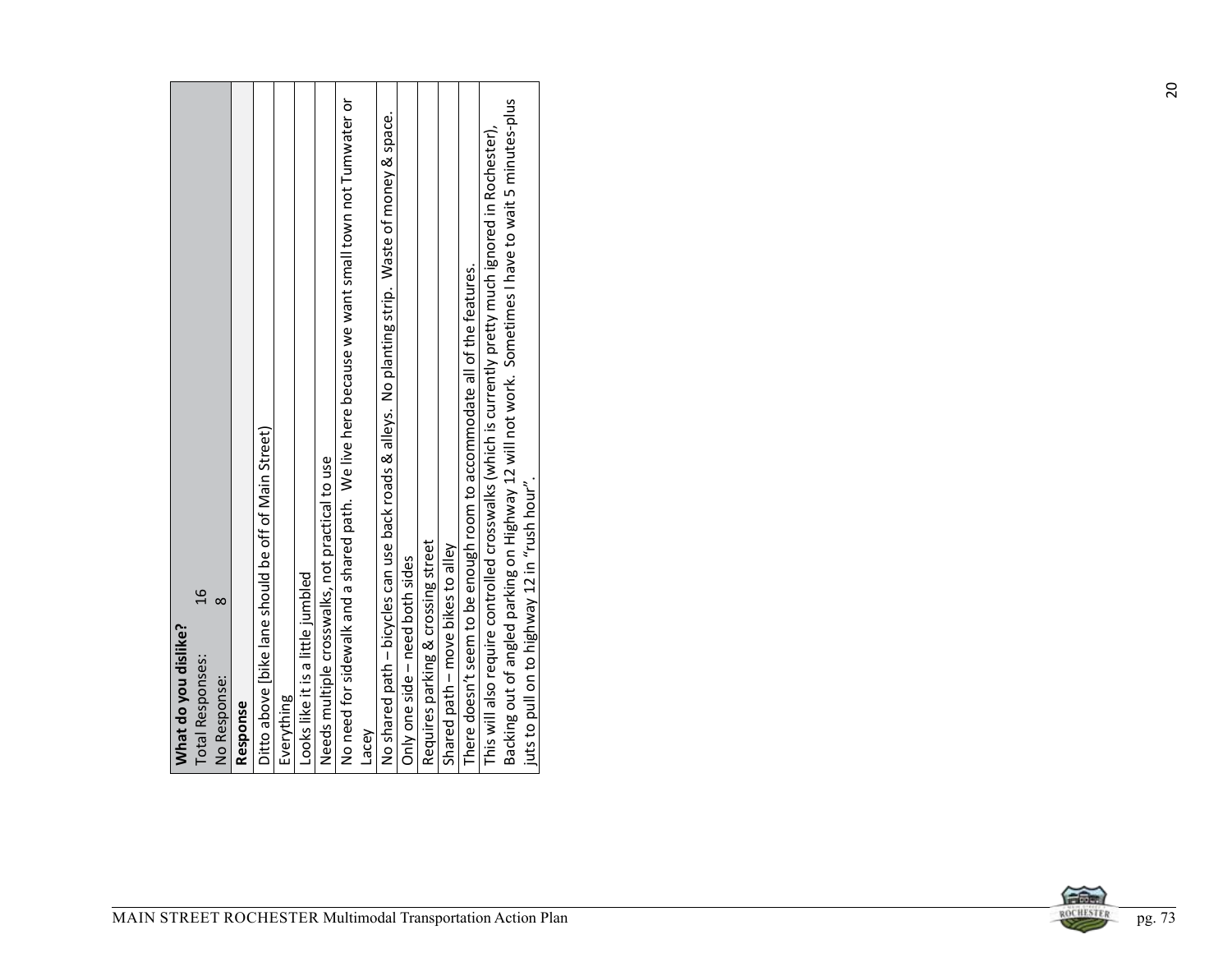### Preference Survey



21

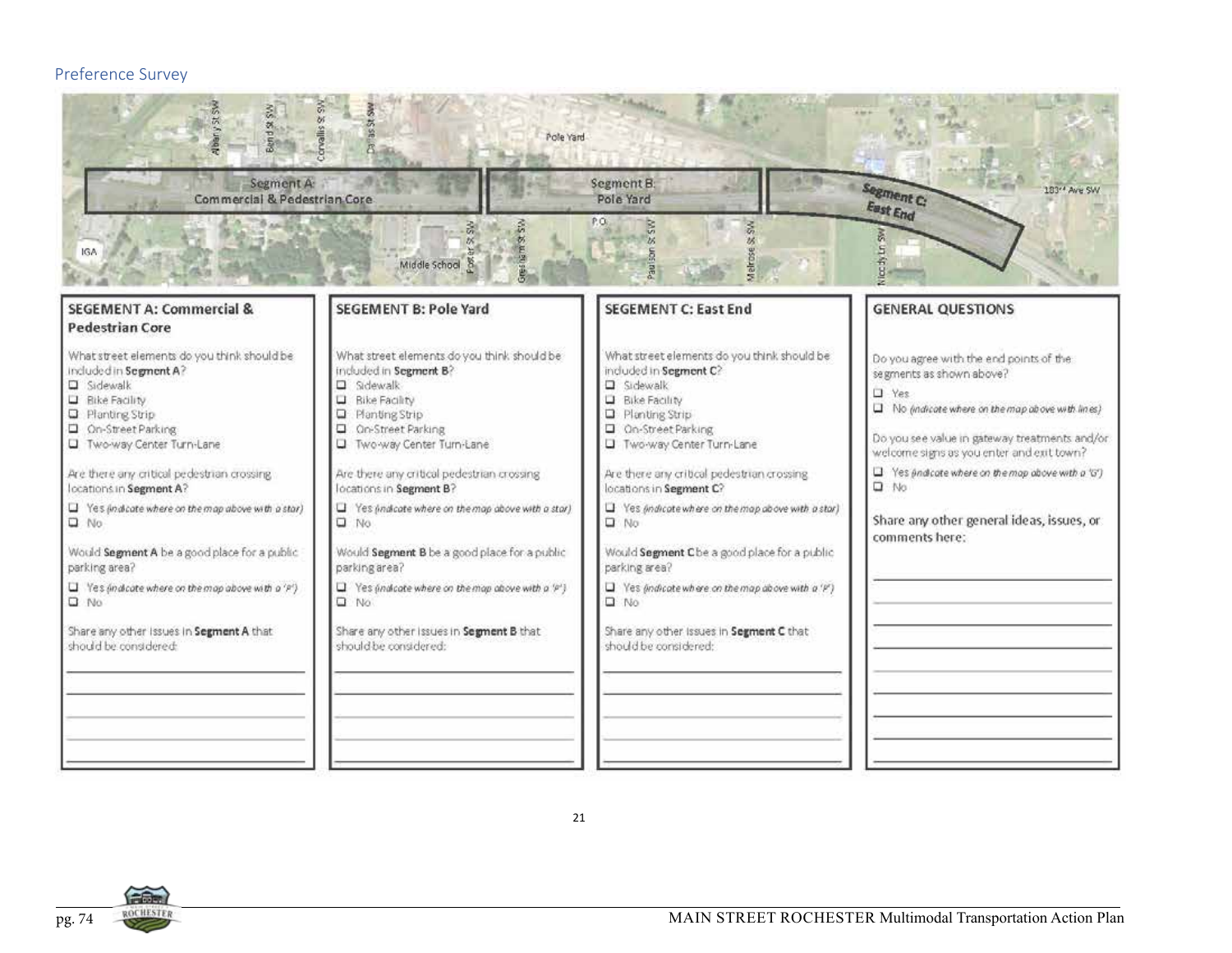| <b>Alternative 1: Standard</b><br>Parallel parking<br>Standard sidewalks<br>Standard bike Lanes<br>No planting strips                                 | What do you like about Alternative 1: | What do you dislike about Alternative 1: |
|-------------------------------------------------------------------------------------------------------------------------------------------------------|---------------------------------------|------------------------------------------|
| <b>Alternative 2: Maximize Parking</b><br>Angled parking<br>Minimum sidewalks<br>No bike facility<br>No planting strips.                              | What do you like about Alternative 2: | What do you dislike about Alternative 2: |
| <b>Alternative 3: Pedestrian &amp; Bike</b><br>No on-street parking<br>Wide sidewalks<br><b>Standard bike lanes</b><br>Planting strips                | What do you like about Alternative 3: | What do you dislike about Alternative 3: |
| <b>Alternative 4: Shared Path</b><br>Angled parking (one side)<br>Standard sidewalk (one-side)<br>Shared path (one side)<br>Planting Strip (one side) | What do you like about Alternative 4: | What do you dislike about Alternative 4: |
| t ste<br><b>CONTACT INFORMATION (optional)</b><br>Name:                                                                                               | Email:                                | Phone:                                   |

Do you want to be added to the project distribution list:  $\Box$  Yes  $\Box$  No

Do you want someone to follow-up with you directly about your survey responses:  $\Box$  Yes  $\Box$  No

22